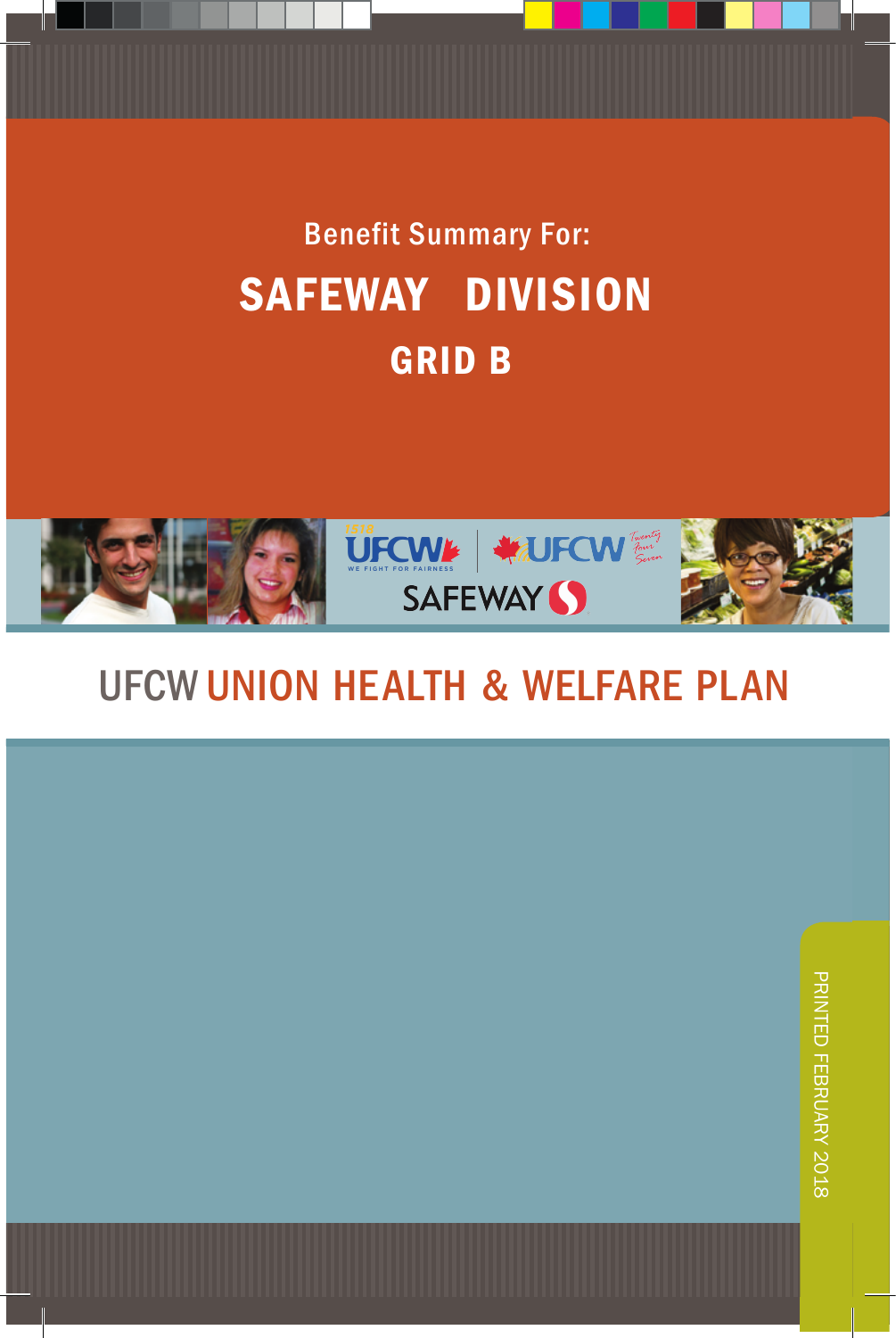# *United Food & Commercial Workers Union Health & Welfare Plan*

# **Grid B Benefits**

Dental/Extended Health/MSP Benefits

# **TABLE OF CONTENTS**

#### EXTENDED HEALTH BENEFITS

| <b>Benefit Description</b>                       | 3  |
|--------------------------------------------------|----|
| Making a Claim                                   | 4  |
| <b>Co-ordination of Benefits</b>                 | 5  |
| <b>Benefit Coverage/Eligible Expenses</b>        | 5  |
| <b>Out-of-Province EHB Expenses</b>              | 10 |
| <b>Emergency Travel Assistance (Medi-Assist)</b> | 11 |
| <b>Exclusions</b>                                | 11 |
| <b>EHB</b> after Death                           | 13 |
|                                                  |    |

#### DENTAL CARE BENEFITS

| <b>Benefit Description</b>             | 14 |
|----------------------------------------|----|
| Eligible Expenses for Benefit Coverage | 15 |
| <b>Alternate Treatment</b>             | 15 |
| $Plan A - Basic Services$              | 15 |
| Plan B — Major Restorative Services    | 16 |
| Plan C — Orthodontic Services          | 17 |
| Limitations and Exclusions             | 17 |
| <b>Pre-Determination of Benefits</b>   | 18 |
| <b>Third Party Claims</b>              | 19 |
| Making a Claim                         | 19 |
| Special Extension of Dental Benefits   | 19 |
| <b>MSP BENEFITS</b>                    | 20 |
| GLOSSARY                               | 21 |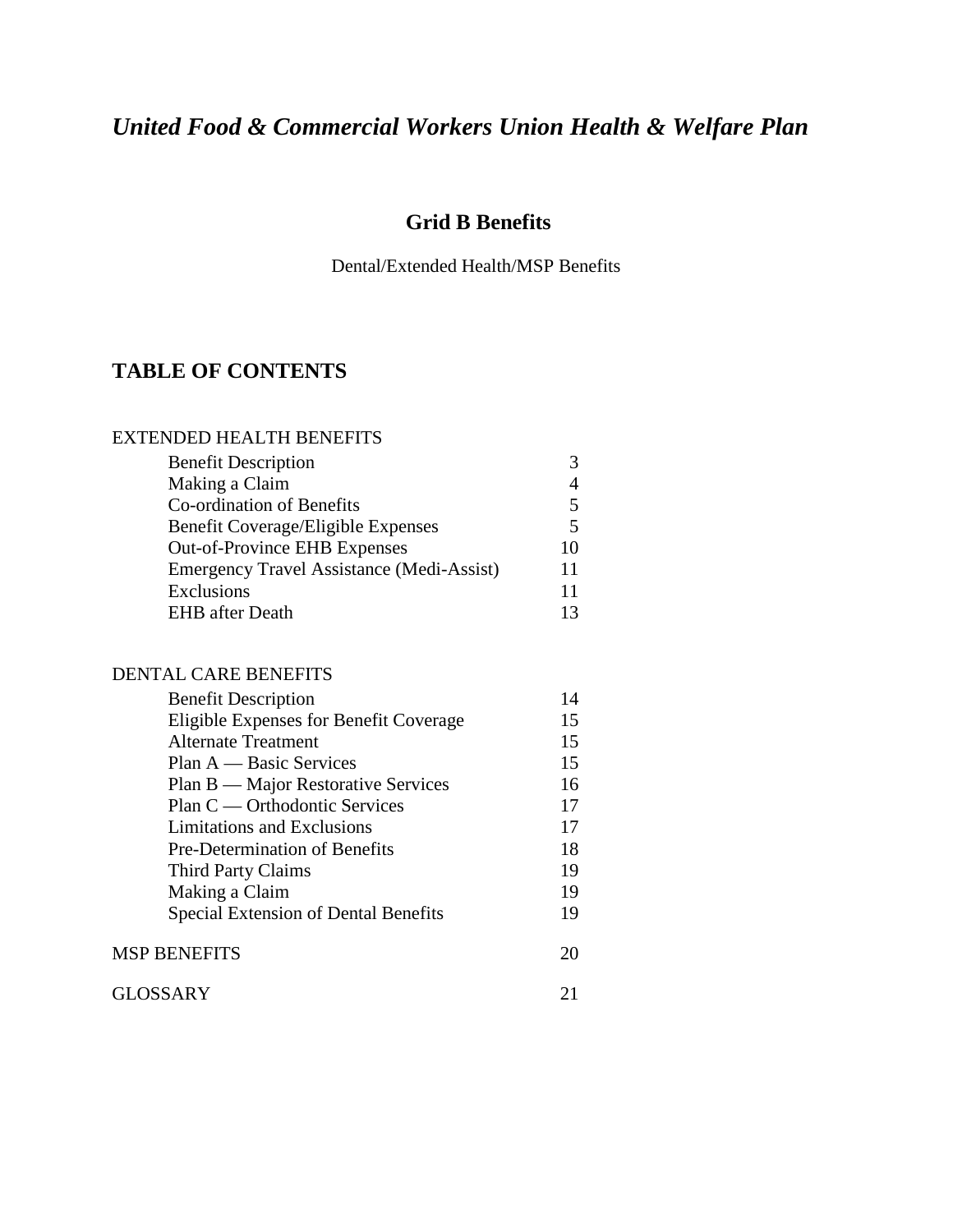The purpose of this Benefit Summary is to outline the Benefits provided by the UFCW Health  $\&$ Welfare Plan (the Plan) to eligible Grid B Members in the Safeway Division of the Plan. It contains important information concerning your Benefits under the Plan, and therefore should be kept in a safe place.

The Plan provides these Benefits for qualified employees and their Dependants.

The Plan is under the direction of Trustees representing the UFCW Local Unions and the Employers. The Plan now has four Divisions. This booklet describes the Plan Benefits for Grid B Members in the Safeway Division who qualify for Benefit coverage. The day-to-day operation of the Plan for the Safeway Division is handled by Safeway Operations, who has been appointed by the Trustees as the Divisional Administrator.

The Trustees want to be sure you are fully informed about your Benefits under this Plan. If you have any questions at any time, do not hesitate to contact the Safeway Division Administrator who will provide you with any information you require.

The Trustees have prepared this booklet to provide you with a clear explanation of the Benefits provided to you under the Plan. However, the Trust Agreement, the Plan and contracts with the Trustees govern all terms and conditions of Benefits. The Trustees may amend the Plan at any time. If there is a difference between the Benefit description in this booklet and the Plan documents, the Plan documents will govern in all cases.

This booklet replaces all of those issued previously.

UFCW Health & Welfare Plan

## **YOUR BOARD OF TRUSTEES** (at February 2018) **UFCW Health & Welfare Plan**

- Ivan Limpright, Local 1518 (Chair)
- Maxine Faedo, Overwaitea Food Group (Secretary)
- Major Brar, Overwaitea Food Group
- Ruby Brett, Safeway
- Leif Hansen, Local 247
- Sean Naldrett, Safeway
- Kim Novak, Local 1518
- Cathy Shannon, Local 247
- Monica Staff, Local 1518
- Donna Tremblay, Local 1518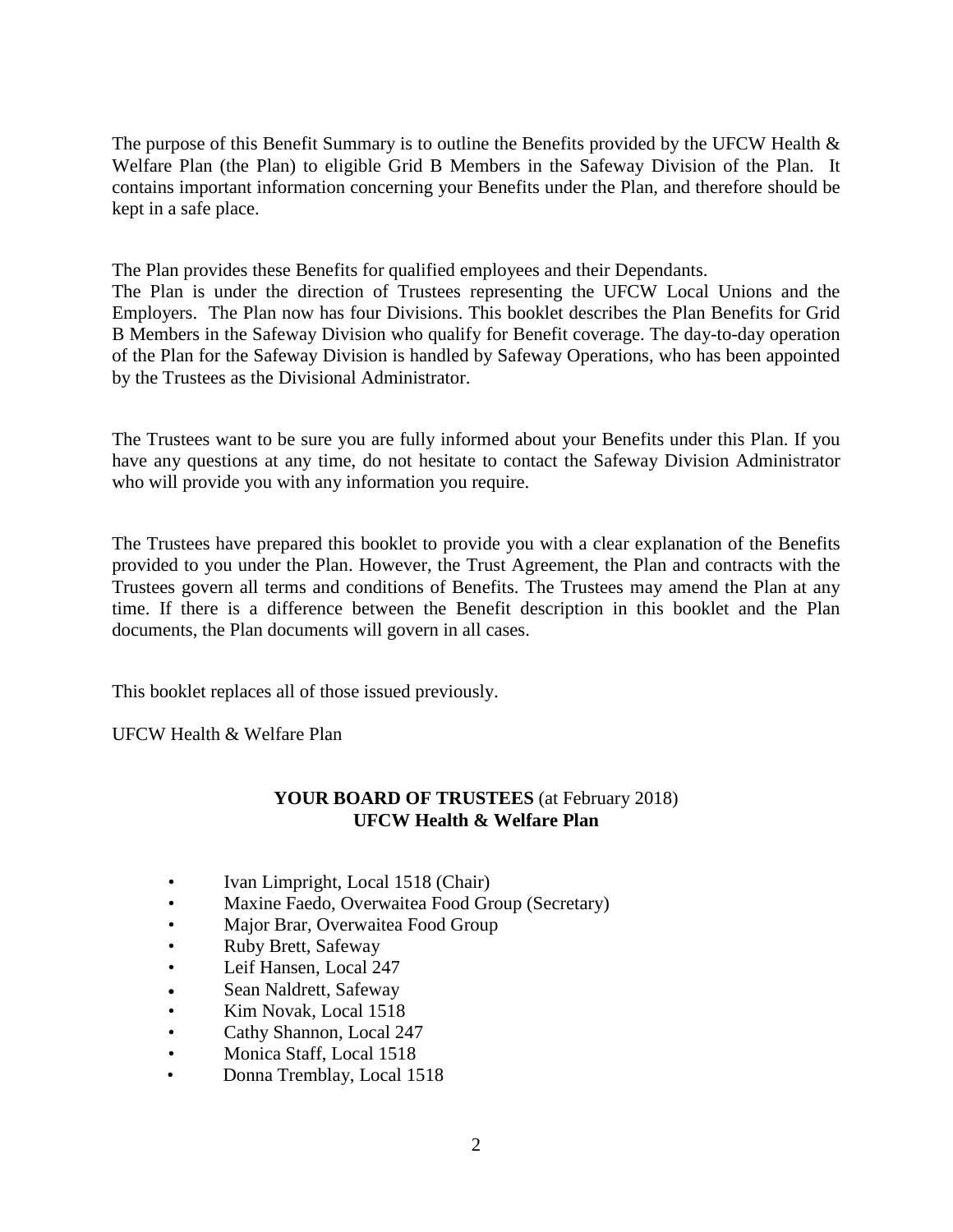# **EXTENDED HEALTH BENEFITS (EHB)**

#### **BENEFIT DESCRIPTION**

The Extended Health Benefit (EHB) covers eligible expenses for you and your Dependants for medically necessary services or supplies in the treatment of Illness or injury, over and above those provided by MSP, subject to the limitations and exclusions listed in this section.

Throughout the remainder of this Section, "covered member" will mean either you or your Dependants, depending on the coverage you have selected (single, couple or family).

#### **REIMBURSEMENT**

Eligible expenses for you and your Dependants will be reimbursed at a level of 80 to 100%, up to any applicable maximum Benefit payable. This Extended Health Benefit program has a yearly \$25 deductible (excluding hearing aids, eyeglasses and prescription drugs).

| <b>Item</b>                                    | <b>Deductible</b> | % paid by Plan |
|------------------------------------------------|-------------------|----------------|
| Prescription drugs <sup>**</sup>               | None              | 100%           |
| Syringes and testing supplies for diabetics    | None              | 100%           |
| Hearing aids                                   | None              | 100%           |
| Vision care                                    | None              | 100%           |
| Emergency out of province<br>eligible expenses | $*$ \$25.00       | 100%           |
| All other eligible expenses                    | $*$ \$25.00       | $80\% - 100\%$ |

\*The deductible is \$25.00 per calendar year per person for you and your Dependants.

\*\* Effective July 1, 2014 eligible employees will be provided with a direct pay prescription drug card for use in Pharmacies operated by Safeway. (If employees choose to get their prescriptions filled at a non-Safeway pharmacy, they must submit their claims on the approved paper forms.)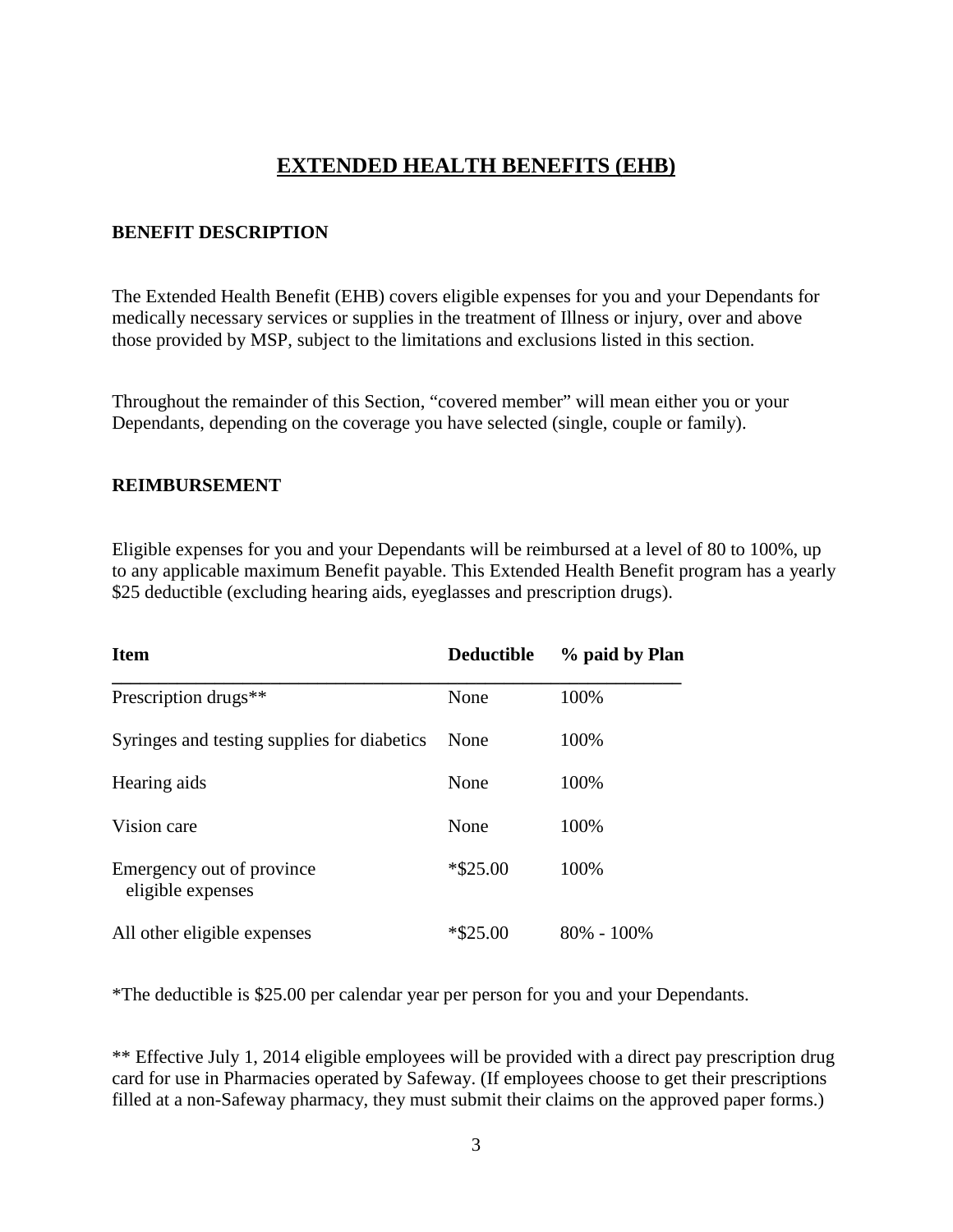For employees who work in single store bargaining units with no Pharmacies, the paper claim option will be the only option available.

All prescription reimbursements will be at the low cost alternative where the Plan pays the lowest price for interchangeable products with the same active ingredients. If a generic equivalent is not available or if there is a medical reason for prescribing a brand drug as adjudicated by Pacific Blue Cross, the brand drug will be reimbursed.

# **MAKING A CLAIM**

#### **Direct Pay Drug Claims**

Using the direct pay card at a pharmacy operated by Safeway, you will present your card to the pharmacist and will only be required to pay any portion not covered by the Plan.

#### **Other Claims and non-Safeway Pharmacy Drug Claims**

Collect the receipts for all eligible expenses incurred by you and your Dependants during the calendar year. Your Division Administrator will provide you with the form necessary to claim for Extended Health Benefits. Follow the claim filing instructions on the form. Claims may also be submitted on-line through the Pacific Blue Cross CARESnet system.

Claims must be submitted no later than **April 1st in the calendar year after the claim occurs.**

Proof of claim must be given no later than 90 days after:

- the termination of your coverage; or
- the termination of this Benefit.

**\* User Fees** of any kind are not covered by the plan.

#### Notes:

If you or your Dependants do not exceed the deductible in a calendar year, any such eligible expenses incurred in the last three (3) months of the calendar year may be applied against the deductible for the following year.

After \$1,000 of other eligible expenses have been reimbursed at 80%, further Eligible Expenses within that year will be reimbursed at 100%, subject to the limit of Benefits payable.

Certain benefits have specified dollar maximums.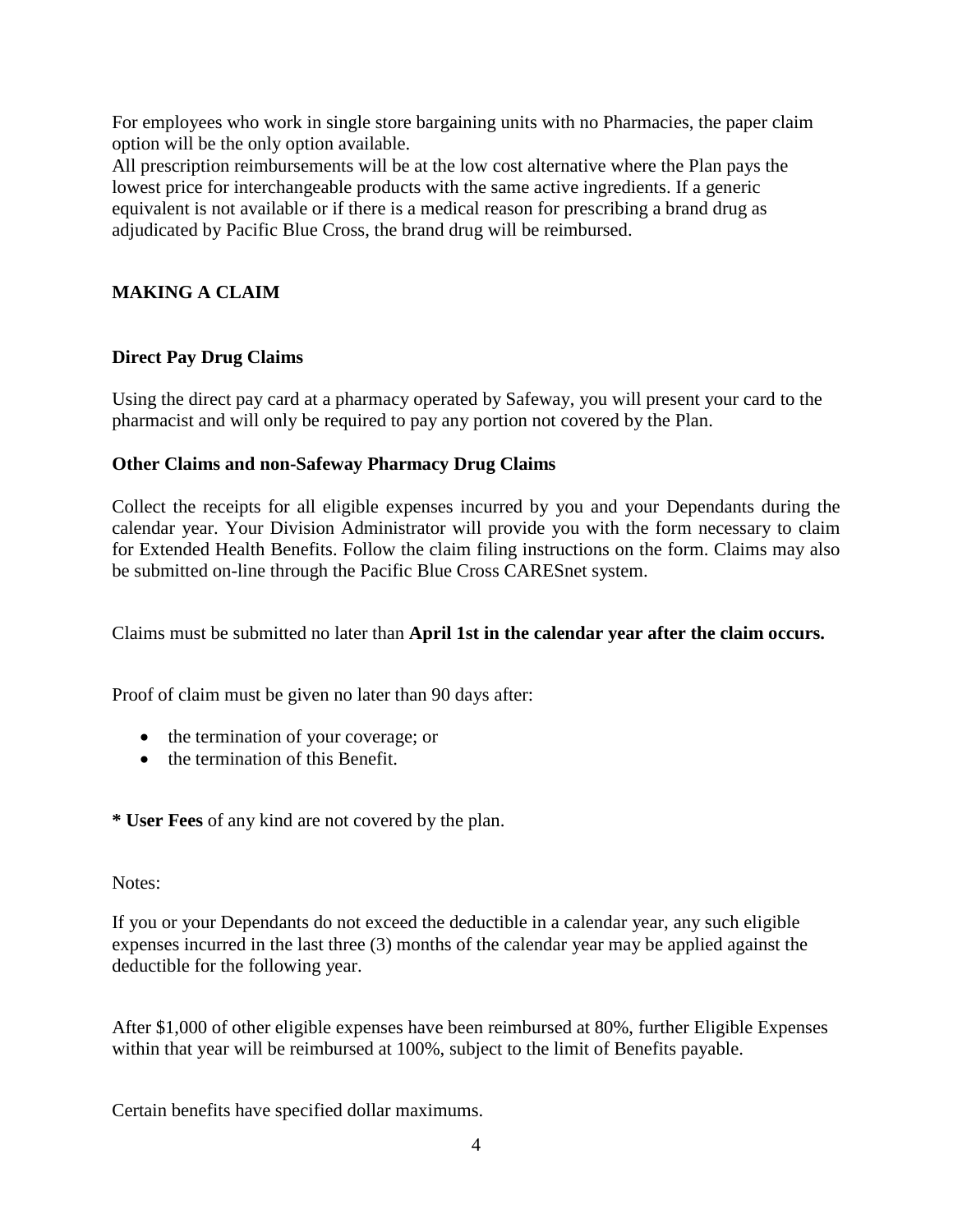#### **CO-ORDINATION OF BENEFITS**

If you or your Dependants are covered for similar benefits under any other plan, payments under this plan will be limited to ensure that reimbursement from all plans does not exceed 100% of actual expenses.

Eligible expenses incurred by you should be submitted to this Plan first. Those incurred by your Spouse should be sent to his/her plan first. Claims for Children should be sent first to the plan of the person (you or the Child's other parent/guardian) whose birth date is earlier in the year.

#### **BENEFIT COVERAGE/ELIGIBLE EXPENSES**

Eligible expenses will be reimbursed according to the appropriate percentage and, where applicable, after the \$25.00 deductible has been satisfied.

#### **TERMS DEFINED**

In this section, unless inconsistent with the context,

- (a) EHB means Extended Health Benefit.
- (b) EHB Expense means an expense payable by a claimant pursuant to this Article.
- (c) Reasonable Charges means charges for services and costs of supplies of the level usually furnished for cases of the nature and severity of the case being treated and which are in accordance with the fee practices and tariffs applicable in the jurisdiction where the service or supply is provided.

## **LIFETIME MAXIMUM**

Benefits payable to a covered member pursuant to this Article are subject to a \$500,000 per covered member lifetime maximum.

There is a \$25 per calendar year deductible per covered member for non HEP EHB Expenses payable under the Plan. If in any calendar year the eligible non HEP Expenses incurred do not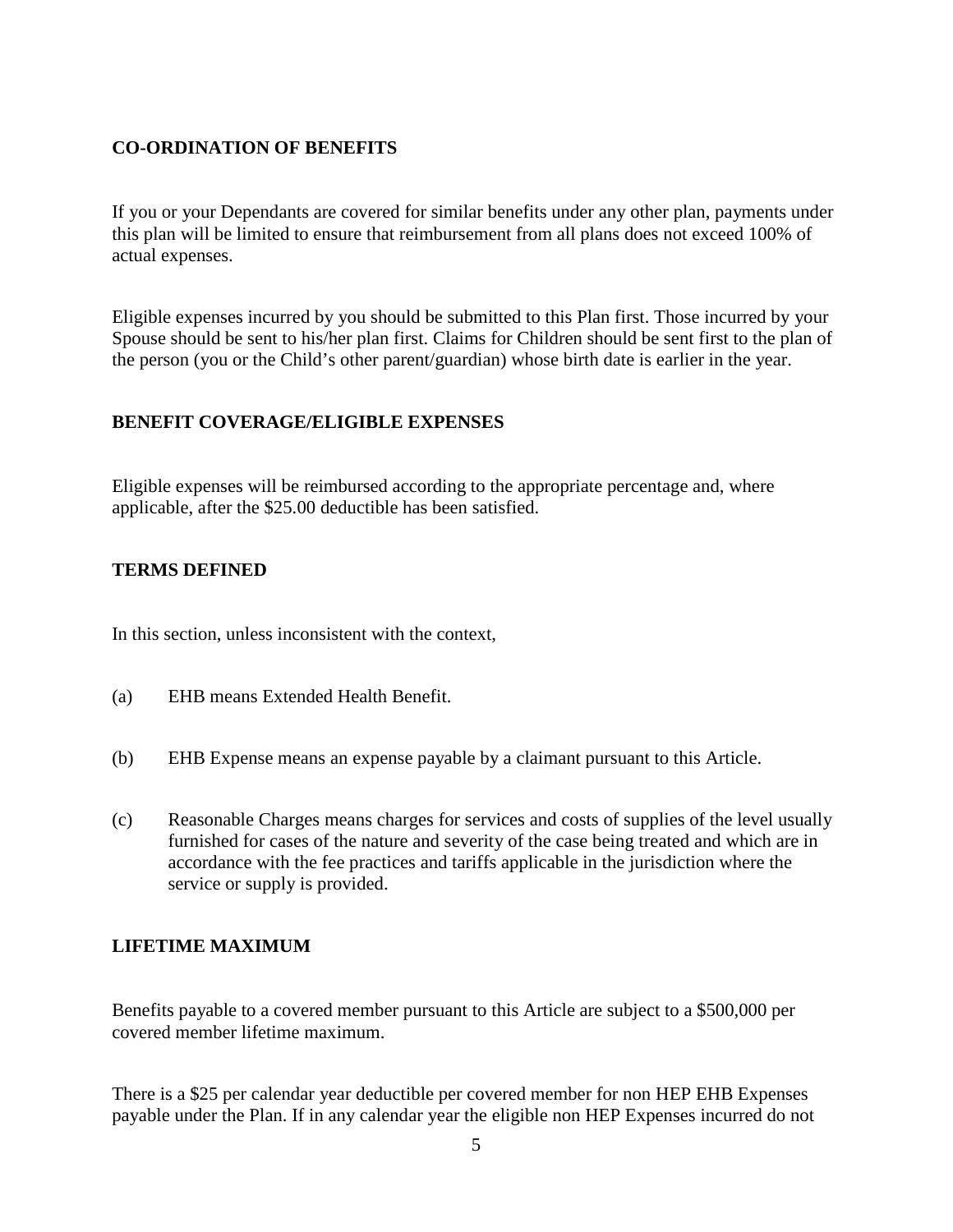exceed \$25, the Claims Administrator shall apply the non HEP Expenses incurred during the last three months of that calendar year to the deductible for the next calendar year.

**\*IN-PROVINCE EHB EXPENSES:** HEP (Hearing aids, eyeglasses and prescriptions)

A covered member will be paid 100% of the following amounts incurred by him or her up to the Reasonable Charges:

- (a) charges for the following drugs prescribed by a Doctor or dentist and dispensed by a pharmacist in a quantity the Claims Administrator considers reasonable:
	- (i) which legally require a prescription from a Doctor or dentist;
	- (ii) insulin preparations for diabetics and vitamin Bl2 for the treatment of pernicious anemia; and
	- (iii) allergy serums when administered by a Doctor;

But payment will not be made for any charge for administration of serums, vaccines and injectable drugs, or patent and proprietary medicines, cough medicines, baby foods and formula, minerals, proteins, vitamins not expressly included above;

- (b) charges for testing supplies, needles, and syringes for diabetics;
- (c) charges for hearing aids (excluding batteries, recharging devices, or other such accessories) for adults (up to age 65) and Children, to a maximum of \$350.00 in a 48 consecutive month period. Replacements will be covered only when the hearing aid cannot be satisfactorily repaired;

(d) charges for the purchase of corrective lenses and frames or contact lenses (when prescribed by an ophthalmologist, a licensed optometrist or a qualified optician) to a maximum of \$300.00 in a two calendar year period for adults and \$300.00 in a one calendar year period for Children under age 19. Charges for safety goggles and sunglasses (plain or prescription) are not covered.

**NOTE:** *The BC Fair PharmaCare Plan covers 70% of most prescription drugs (based on the "low cost alternative drug" program) and supplies in excess of the PharmaCare annual deductible. If you exceed the PharmaCare annual deductible, the Claims Administrator will advise you to submit a claim to PharmaCare. The 30% not covered by PharmaCare is an eligible expense under this benefit. All BC residents are eligible for Fair Pharmacare and all UFCW Plan members should register for the program.*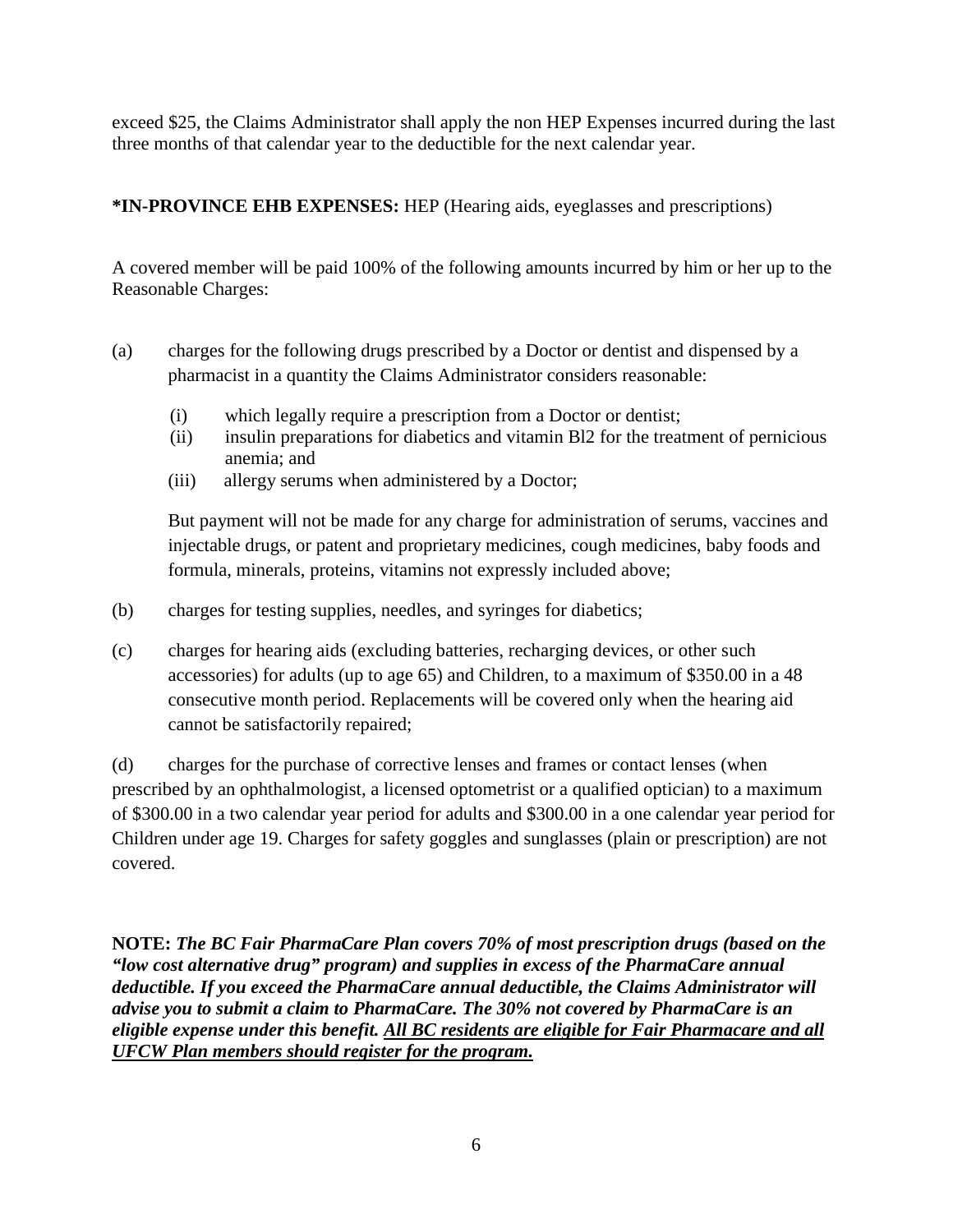#### **\*IN PROVINCE EHB EXPENSES: NON-HEP**

When the EHB payments to a covered member in a calendar year total less than or equal to \$1000, he or she will be paid 80%, and thereafter 100%, of the following amounts incurred by him or her up to the Reasonable Charges:

- (a) the following charges for hospital room accommodation while confined as a patient under the active treatment and care of a Doctor other than the rental of a telephone, television, or similar equipment:
	- (i) the additional charge for semi-private or private accommodation over the amount allowed by any government plan for normal daily public ward accommodation in a hospital;
	- (ii) the additional charge for semi-private or private accommodation over the amount allowed by any government plan for normal daily public ward accommodation in an extended care unit of a hospital; and
	- (iii) the coinsurance charge of the extended care unit of a hospital;
- (b) charges for licensed ambulance service to and from the nearest Canadian hospital equipped to provide the type of care essential to the patient except those for work related Illness covered by WorkSafeBC;
- (c) charges for air transport when time is critical and the patient's condition prevents the use of another means of transport;
- (d) charges for Emergency transport from one hospital to another on the instruction of an attending Doctor;
- (e) charges for an attendant when medically necessary;
- (f) charges for licensed professional services of the following practitioners to the maximum amounts indicated, but excluding x-rays, appliances, tray fees, and acupuncture:

| (i)   | chiropractor and naturopath              | \$200 combined per calendar year |
|-------|------------------------------------------|----------------------------------|
| (ii)  | podiatrist                               | \$100 per calendar year;         |
| (iii) | physiotherapist and massage practitioner | \$250 combined per calendar year |
| (iv)  | speech language pathologist              | \$100 per calendar year          |
| (v)   | psychologist                             | \$100 per calendar year          |
|       |                                          |                                  |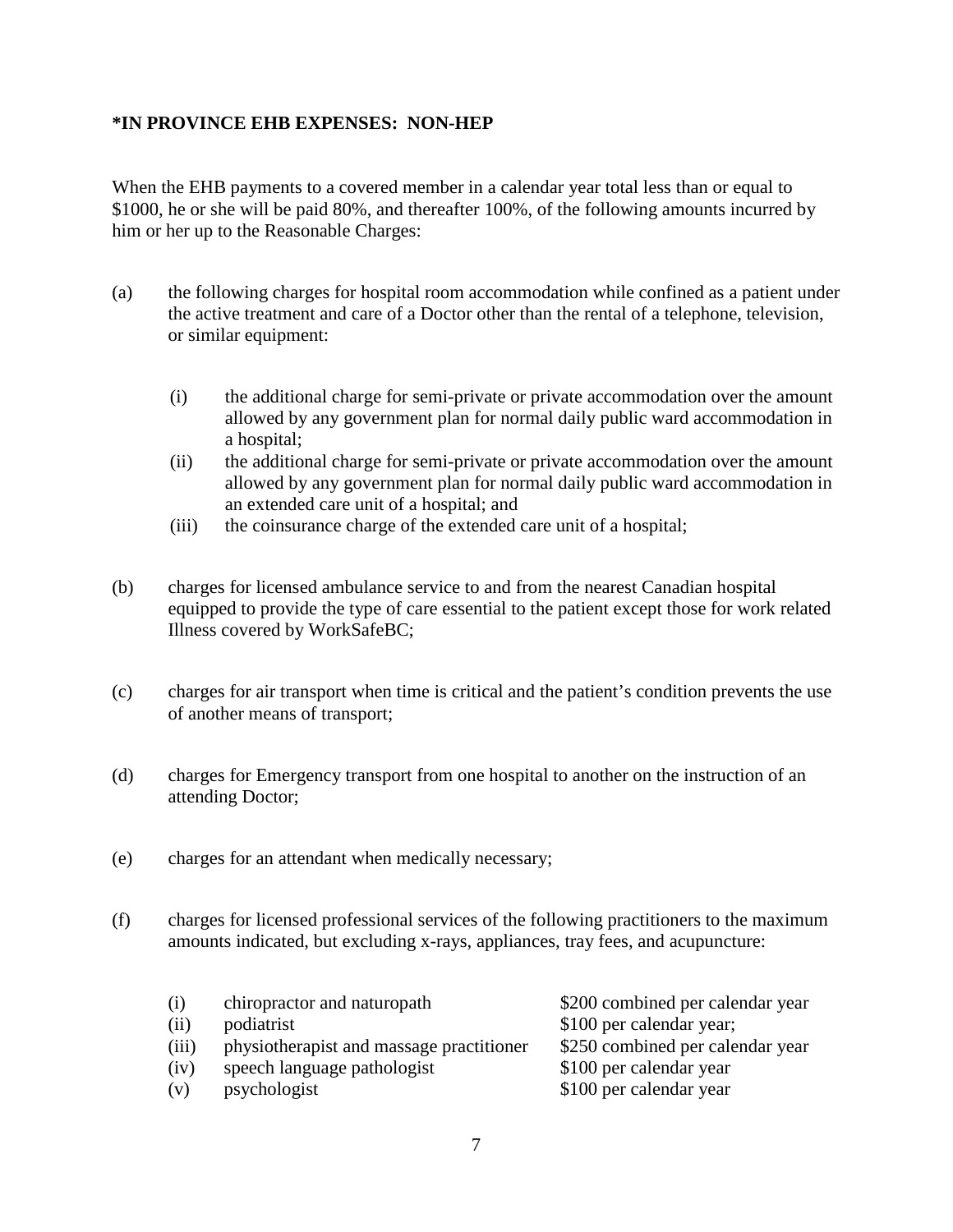- (vi) private duty care by a nurse for an acutely ill bed patient in hospital in the patient's province of residence, based on the schedule of fees of the nurses' professional association of that province, to a maximum of 720 hours in a calendar year;
- (g) charges for acupuncture treatments rendered by a licensed acupuncturist, to a maximum of \$100.00 per calendar year;
- (h) dental treatment, by a dentist, which is required, performed, and completed within 52 weeks after an accidental injury which occurred while covered under this EHB, for the repair or replacement of natural teeth. "Accidental" means caused by a direct blow to the external mouth or face resulting in immediate damage to the natural teeth and not by an object intentionally or unintentionally being placed in the mouth. Payment will be based on amounts listed in the Claims Administrator dental fee schedule (for services performed in British Columbia), or the provincial dental fee guide (for services performed outside of British Columbia). No payment will be made for temporary, duplicate, or incomplete procedures or for correcting unsuccessful procedures;
- (i) charges for the following services, medical aids and supplies:
	- (i) oxygen, blood, and blood plasma;
	- (ii) ostomy and ileostomy supplies;
	- (iii) walkers, canes and cane tips, crutches, splints, casts, collars, and trusses, but not elastic or foam supports;
	- (iv) rigid support braces and permanent prostheses (artificial eyes, limbs, larynxes, and mastectomy forms);
	- (v) stump socks to a maximum of \$200.00 per calendar year;
	- (vi) mastectomy brassieres to a maximum of \$150.00 per calendar year;
	- (vii) wigs and hairpieces required as a result of medical treatment or injury to a lifetime maximum of \$500.00;
	- (viii) when prescribed by a Doctor or podiatrist for the proper management of Congenital or post-traumatic foot problems, custom fitted orthopedic shoes (including repairs) and modifications to stock item footwear, to a maximum in a calendar year of \$400.00 for an adult and \$200.00 for a Child. Insoles are not eligible; and
- (j) subject to the conditions below, charges for standard durable medical equipment when rented from a medical supplier. If unavailable on a rental basis, or required for a long term disability, purchase of these items from a medical supplier may be considered. Repairs to purchased items are covered, and replacement only when the item can no longer be made functional.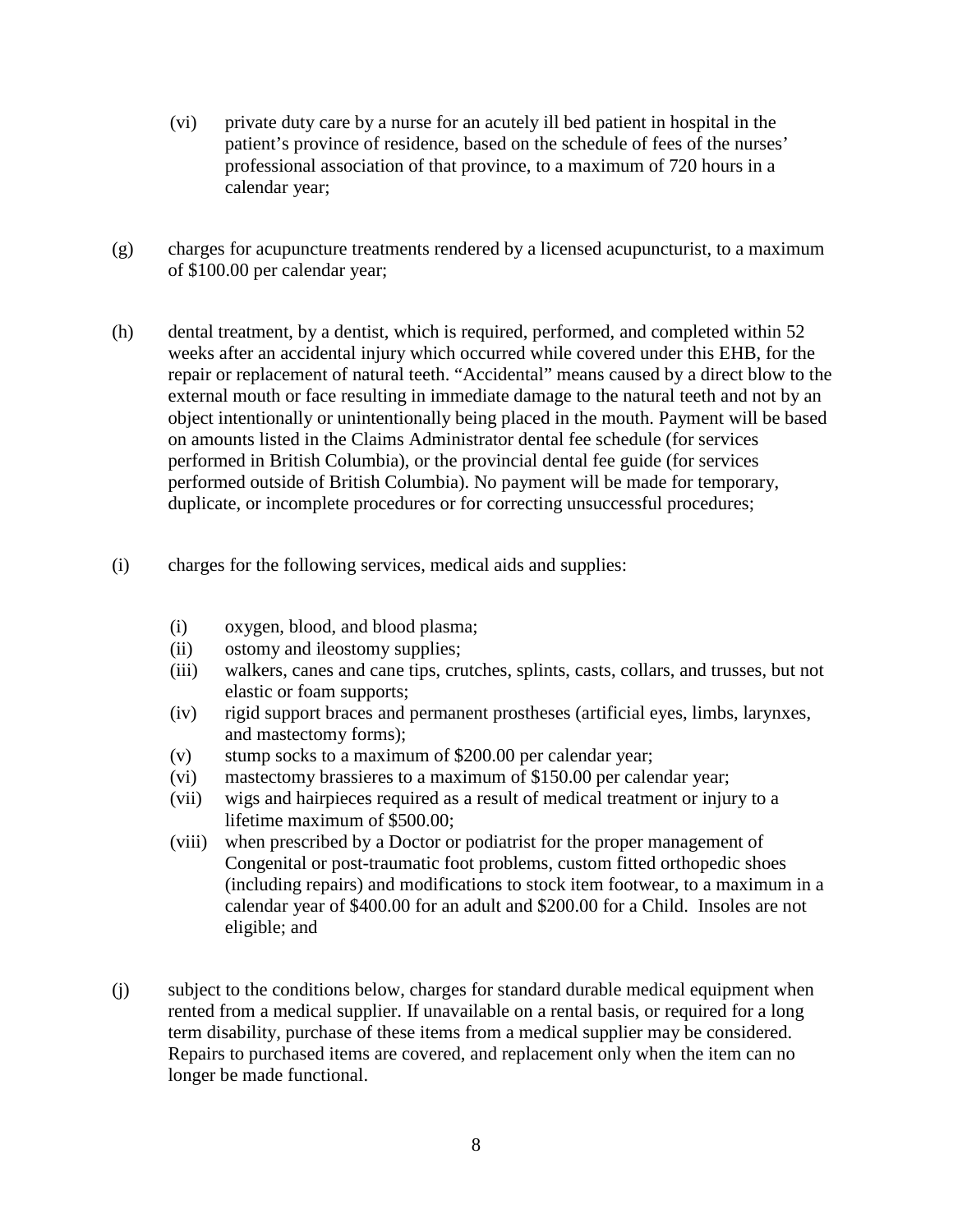The Claims Administrator shall determine whether standard durable medical equipment prescribed by the attending Doctor for which the cost is covered by this Benefit will be:

- (a) supplied by the Trust;
- (b) rented by the covered member; or
- (c) purchased by the covered member.

As a condition of payment the Claims Administrator may require the covered member to trade-in or return replaced standard durable medical equipment.

Reimbursement on rental standard durable medical equipment will be paid monthly and will in no case exceed the total purchase price of similar standard durable medical equipment.

Standard durable medical equipment includes:

- (a) manual wheelchair to a maximum of \$l,875.00;
- (b) scooter to a maximum of \$3,125.00;
- (c) electric wheelchair to a maximum of \$5,500.00 (electric wheelchairs and scooters will be covered only when the patient is incapable of operating a manual wheelchair, otherwise the manual equivalent will be paid);
- (d) manual type hospital beds, and necessary accessories;
- (e) medical monitors including heart and blood glucose monitors and cardiac screeners;
- (f) bi-osteogen systems (when recommended by an orthopedic surgeon) and growth guidance systems;
- (g) breathing machines and appliances including respirators, compressors, percussors, suction pumps, oxygen cylinders, masks, and regulators;
- (h) insulin infusion pumps for diabetics when basic methods are not feasible;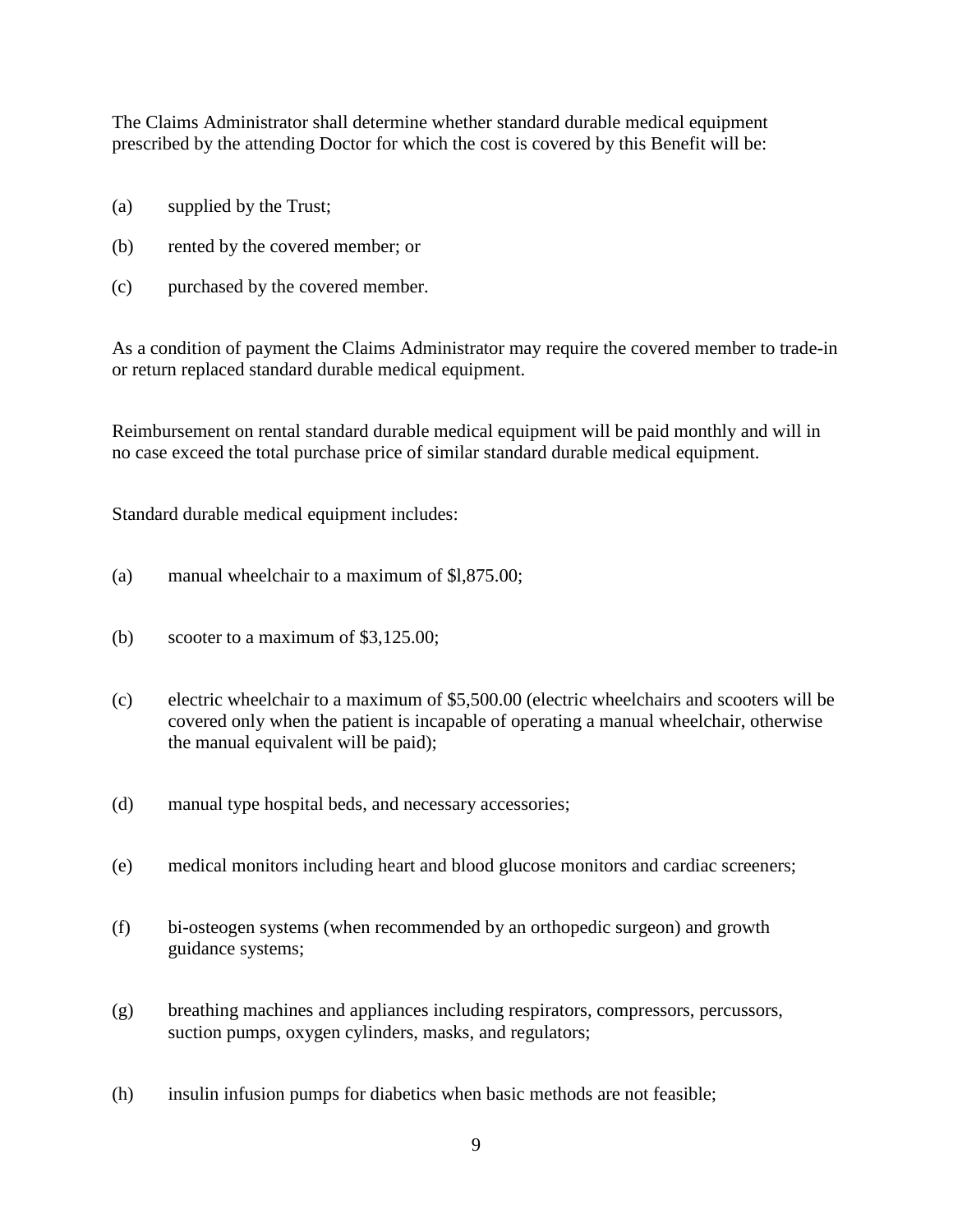- (i) transcutaneous electric nerve stimulators (TENS) when prescribed for intractable pain; and
- (j) transcutaneous electric muscle stimulators (TEMS) required when, due to an Illness, all muscle tone has been lost.

Preauthorization by the Claims Administrator is required for equipment expenses in excess of \$5,000.00.

# **OUT OF PROVINCE EHB EXPENSES**

While a covered member is traveling outside British Columbia, he or she will be paid 100% of the following amounts incurred by him or her in an Emergency only when ordered by an attending Doctor up to the Reasonable Charges:

- (a) charges for local ambulance services when immediate transportation is required to the nearest hospital equipped to provide the treatment essential to the patient;
- (b) charges for a hospital room and services and supplies when confined as a patient or treated in a hospital, to a maximum of 90 days. If reasonably possible, the Claims Administrator should be notified within five days of the patient's admission to hospital. When the patient's condition has stabilized, the Trustees may, as a condition of payment of EHB Expenses, with the approval of the attending Doctor, require the movement of the patient by licensed ambulance service to the hospital nearest the patient's home which is equipped and has space available to provide further medical treatment;
- (c) charges for services of a Doctor and laboratory and x-ray services;
- (d) charges for prescription drugs in sufficient quantity to alleviate an acute medical condition; and
- (e) charges for other emergency services and/or supplies, if the services and/or supplies are eligible EHB Expenses in the Province of residence.

The exchange rate on foreign currency is payable at the average rate quoted by selected financial institutions in Vancouver, British Columbia, for the date on which the expense was incurred.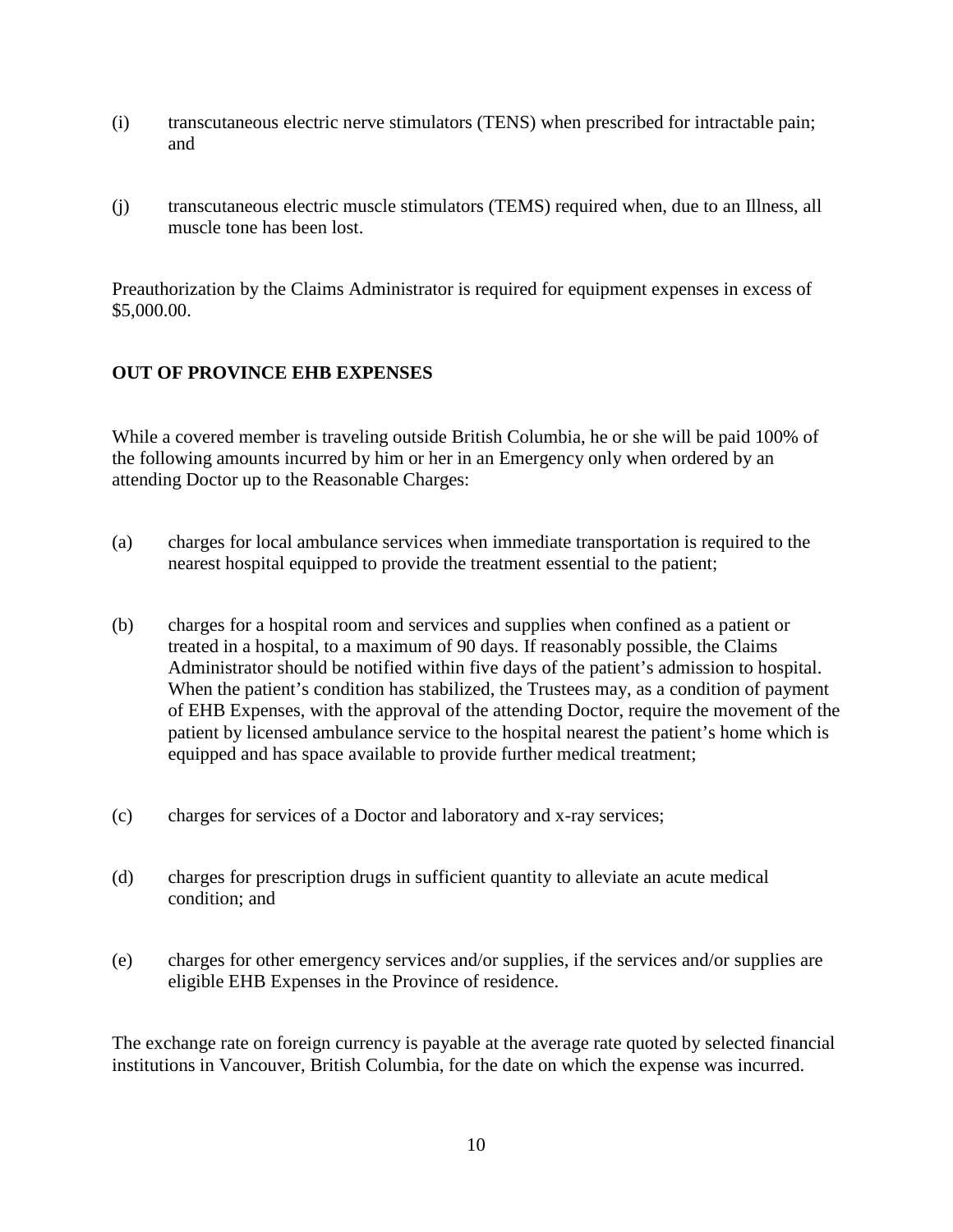## **EMERGENCY TRAVEL ASSISTANCE (MEDI-ASSIST)**

In Emergencies which occur while you or your Dependants are traveling, assistance will be provided only, as listed below, through a medi-assist organization.

Toll-free numbers give 24-hour access seven days of the week to the medi-assist organization's worldwide network. Multilingual coordinators provide help in:

- (a) Locating the nearest appropriate medical care;
- (b) Obtaining consultative and advisory services including second medical and surgical opinions and review of appropriateness, quality, and costs of hospitalization and outpatient procedures from medical advisors under agreement with a medi-assist organization;
- (c) Investigating, arranging, and coordinating medical evacuations and related transportation needs;
- (d) Investigating, arranging, and coordinating the repatriation of remains; and
- (e) Replacing lost passports, locating qualified legal assistance and local interpreters, and other incidental aid required by you or your Dependants in distress.

Despite any other provision in this section, EHB Expenses incurred by any of you or your Dependants who live in the vicinity of a British Columbia Provincial border and normally receive treatment in the province neighbouring British Columbia will be reimbursed on the same basis as would be the case if the EHB Expenses were incurred in British Columbia by you or your Dependants while resident in British Columbia.

## **EXCLUSIONS**

Charges for the following are not included as EHB Expenses:

(a) except as specifically provided above: dentures or dental treatments, hearing aids, eyeglasses, contact lenses, surgical lens implants, or examinations for the prescription or fitting of any of these, x-rays, hospital coinsurance, remedies prescribed by a podiatrist,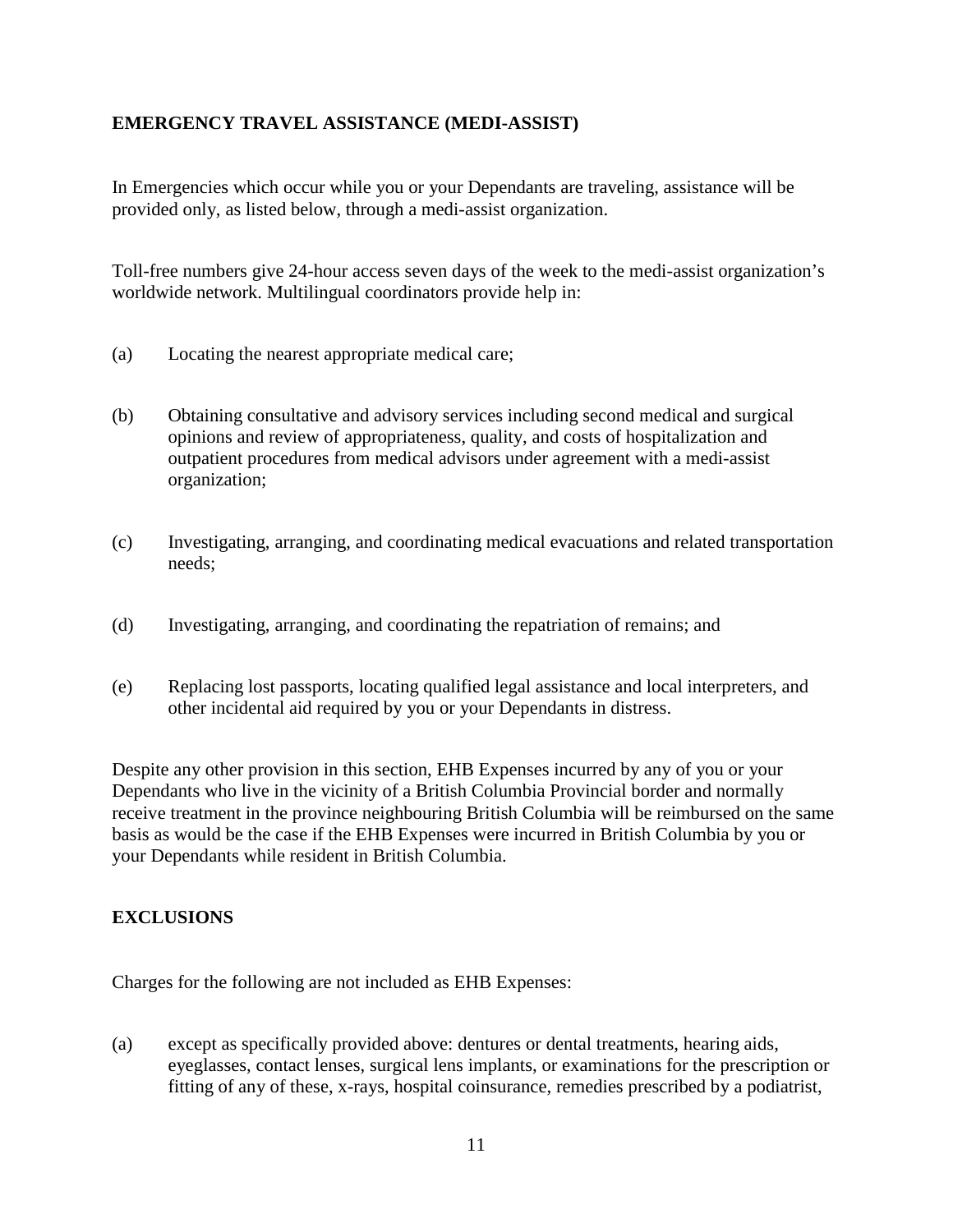vitamin preparations, contraceptives, fertility drugs, anti-smoking drugs, anti-obesity drugs, support stockings, brassieres, foot orthotics, and arch supports;

- (b) general anaesthetic, medications used to treat or replace an addiction or habituation, medications used to prevent baldness or promote hair growth, food and mineral replacements or supplements, remedies prescribed by a naturopath, HCG injections, drugs not approved under the *Food and Drug Act* for sale and distribution in Canada, medications available without a prescription;
- (c) allergy testing or therapy unless rendered by a naturopath;
- (d) personal comfort items, items purchased for athletic use, air humidifiers and purifiers, services of nurses, except as provided above, services of religious or spiritual healers, occupational therapy, services and supplies for cosmetic purposes, public ward accommodation, rest cures;
- (e) completion of forms or written reports, communication costs, delivery and mailing or handling charges, interest or late payment charges, non-sharable or capital costs levied by local hospitals;
- (f) charges for professional services of Doctors or any person who renders a professional health service in the patient's province of residence, except as expressly provided above;
- (g) that portion of a claim normally covered by a government plan which has been refused on the basis that the claim was not submitted within that plan's time limits;
- (h) out-of-province expenses incurred due to elective treatment and/or diagnostic procedures, or complications related to such treatment;
- (i) out-of-province expenses incurred due to therapeutic abortion, childbirth, or complications of Pregnancy occurring within two months of the expected delivery date, except when written pre-travel approval from the attending Doctor has been obtained;
- (j) charges for pre-existing conditions requiring continuous or routine medical care while out-of-province;
- (k) charges for transportation for elective treatment and/or diagnostic procedures, or for health examinations of any kind;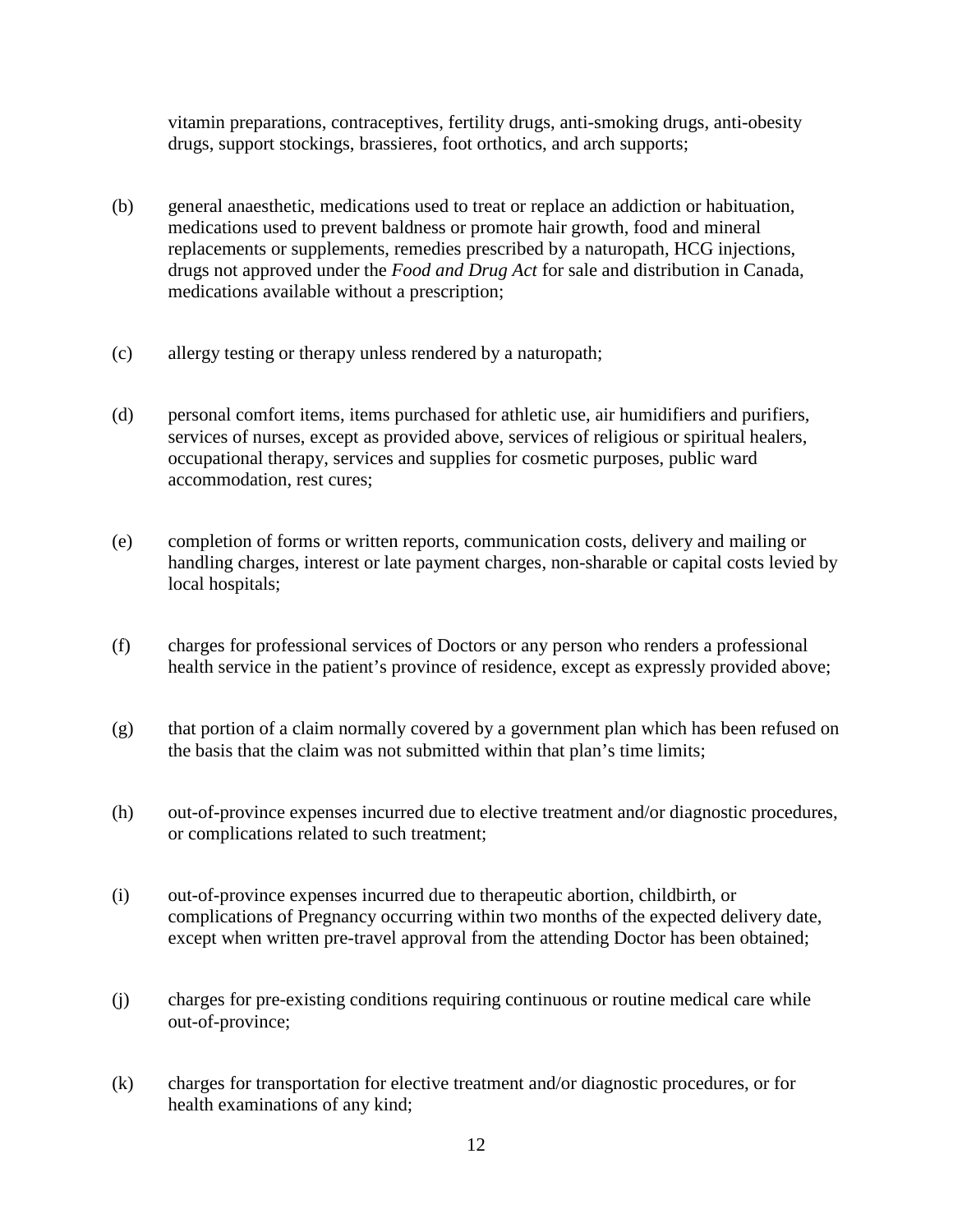- (1) expenses of a Dependant hospitalized at the time of enrolment;
- (m) charges for services performed by any person who is related to, or resident with, you or your Dependants;
- (n) charges for any drug, vaccine, item or service classified as preventive treatment or administered for preventive purposes, and which is not required for the treatment of an existing Illness; and
- (o) any other item not specifically included in this Article.

In no event will EHB be payable for expenses resulting directly or indirectly from or in any manner or degree associated with, any of the following:

- (a) intentional self-injury, war, whether declared or undeclared, or any act of war, or participation in a riot, insurrection, or civil commotion;
- (b) active duty in the military forces of any nation or international organization, or in any civilian non-combatant unit which serves with such forces in combat;
- (c) a direct or indirect attempt at, or commission of, an indictable offence under the *Criminal Code* of Canada or similar law of any other country; and
- (d) any Illness, or condition for which care is provided or hereafter may be provided without cost or at nominal charges by public authorities or by a tax-supported agency, including preventive treatment and services available under any *Workers' Compensation Act* or similar plan.

## **EHB AFTER DEATH**

If you die while covered by this EHB, your coverage will continue for your Dependants for 3 months after your death.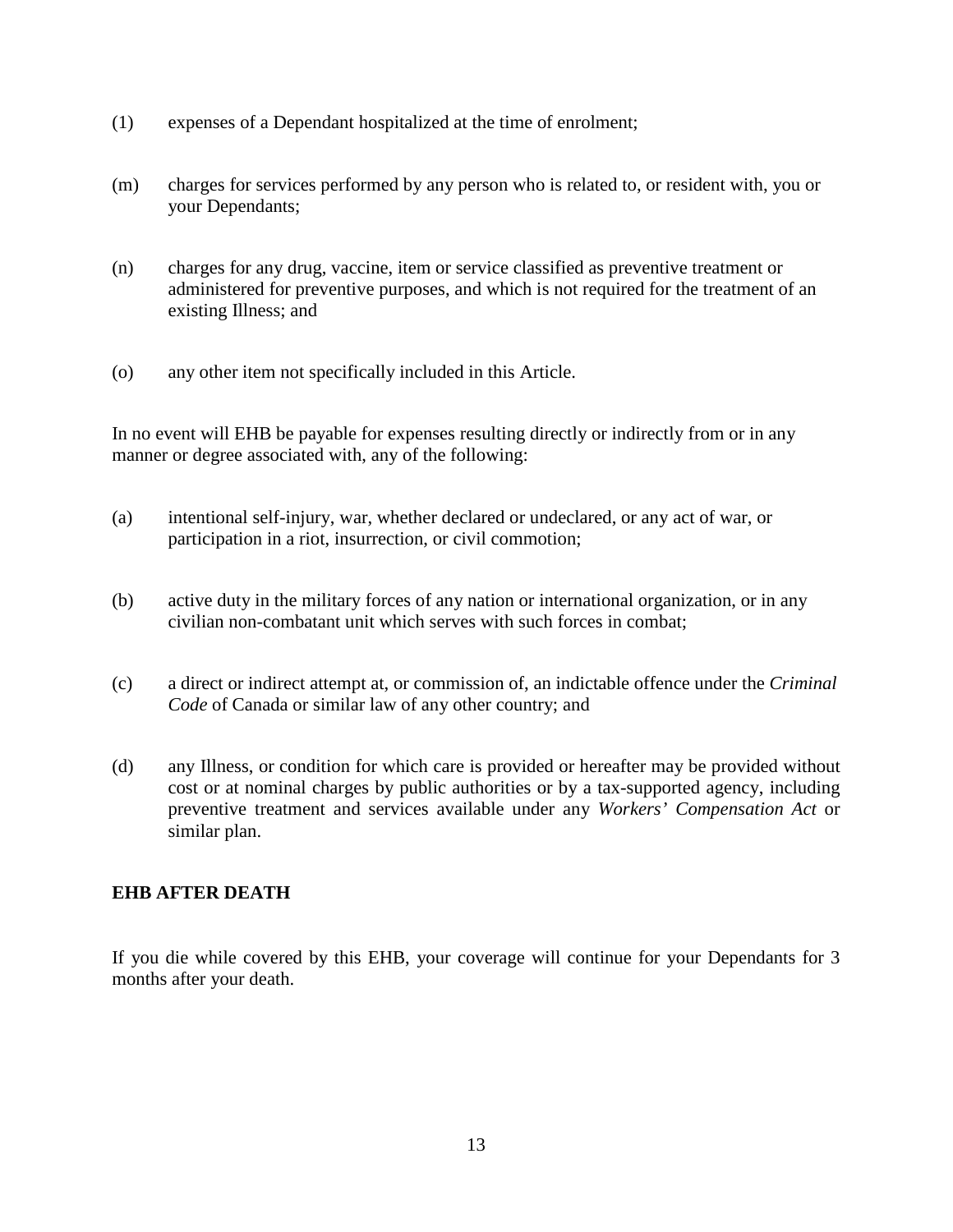# **DENTAL CARE BENEFITS**

If you or your Dependants require any of the dental services specified under covered expenses, your Dental Care Benefit can provide financial assistance.

Payment of covered expenses is subject to any maximum amounts shown below under Benefit maximums and in the expenses listed under covered expenses.

Claim amounts that will be applied to the maximum are the amounts paid after applying the deductible, Benefit percentage, and any other applicable provisions.

Deductible: Nil

Dental Fee guide: Current British Columbia Fee Guide for General Practitioners

# **DENTAL BENEFIT COVERAGE SUMMARY**

| Plan                                                                   | % covered<br>(Co-insurance) | <b>Benefit maximum</b>                                                                                                         |
|------------------------------------------------------------------------|-----------------------------|--------------------------------------------------------------------------------------------------------------------------------|
| Plan $A - basic$ services                                              | 90%                         |                                                                                                                                |
| Plan $B$ – major services<br>fixed prosthetics<br>(crowns and bridges) | 75%                         | \$1,500 per calendar year for<br>the total of a person's Plan A<br>- basic services and Plan B -<br>major restorative services |
| Plan $B$ – major services –<br>removable prosthetics<br>(dentures)     | 90%                         |                                                                                                                                |
| $Plan C - orthodonic$ services                                         | 75%                         | \$2,000 per lifetime per<br>person for Plan $C -$<br>orthodontic services                                                      |

Termination: the last day of the month in which you cease to be eligible.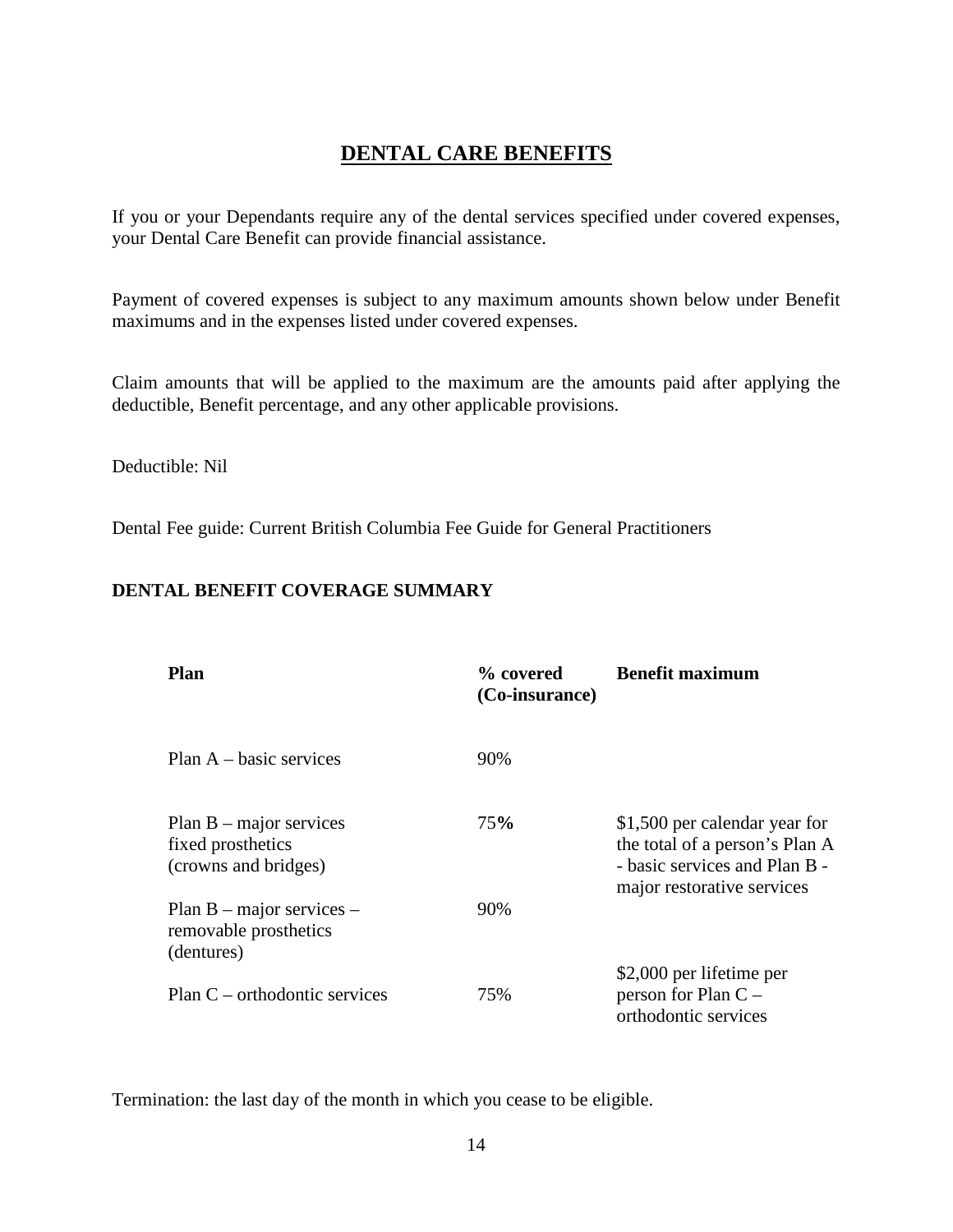#### **ELIGIBLE EXPENSES**

The following expenses are covered if they are:

- incurred for the necessary dental care of an insured person while insured under this Benefit;
- incurred for services provided by a dentist, a dental hygienist working under the supervision of a dentist, or a denturist working within the scope of his license;
- reasonable as determined by the Claims Administrator, taking all factors into account; and
- not greater than the fees recommended in the Dental Fee Guide or, if the expenses are not listed in the dental fee guide, reasonable and customary charges as determined by the Claims Administrator.

#### **ALTERNATE TREATMENT**

Where any two or more courses of treatment covered under this Benefit would produce professionally adequate results for a given condition, the Claims Administrator will pay Benefits as if the least expensive course of treatment were used. The Claims Administrator will determine the adequacy of the alternate treatments available on the advice of a professional dental consultant.

## **PLAN A – BASIC SERVICES**

Charges for:

- Complete oral examinations once every 36 consecutive months (includes full mouth xrays);
- Recall exams and bitewing x-rays 2 per calendar year;
- Light scaling and polishing, and fluoride treatments maximum of 2 visits per benefit year;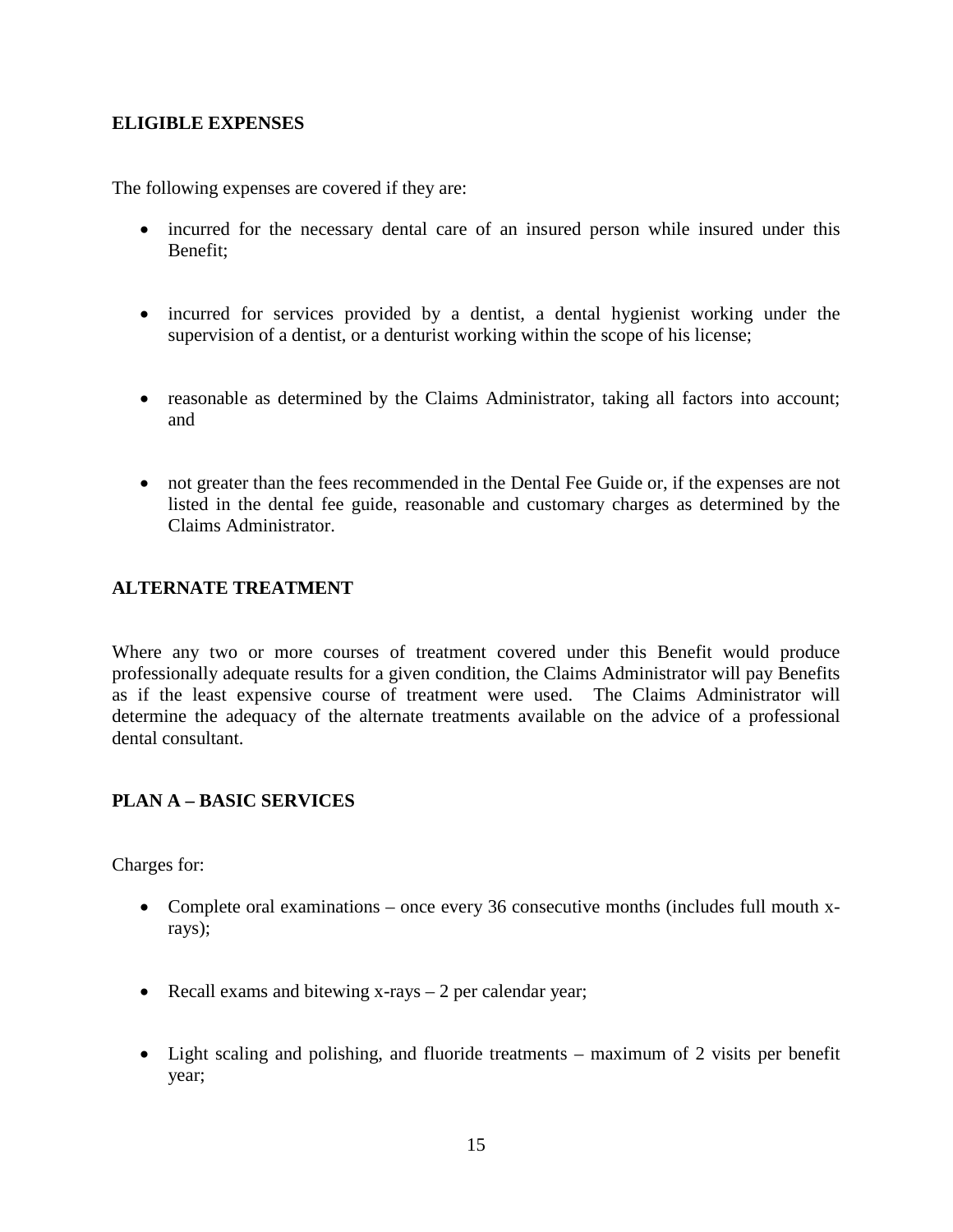- Routine diagnostic and laboratory procedures;
- Oral hygiene instruction every 5 months to a maximum of 2 visits per benefit year;
- Fillings (amalgam on molars and composite on visible teeth only);
- Pit and fissure sealants;
- Space maintainers (appliances placed for orthodontic purposes are not covered);
- Surgical services;
- Consultation, anaesthesia, and conscious sedation;
- Periodontal services (treatment of gum disease);
- Endodontics (root canal work);
- Denture repairs, relines and rebases (relining and rebasing is limited to once every 24 consecutive months);
- Injection of antibiotic drugs when administered by a dentist in conjunction with dental surgery; and
- Specific exams limited to combined total of two per calendar year.

## **PLAN B – MAJOR RESTORATIVE SERVICES**

Charges for:

- Crowns, and onlays which are not covered under Plan A, when the function of a tooth is impaired due to cuspal or incisal angle damage caused by trauma or decay;
- Initial provision of fixed bridgework;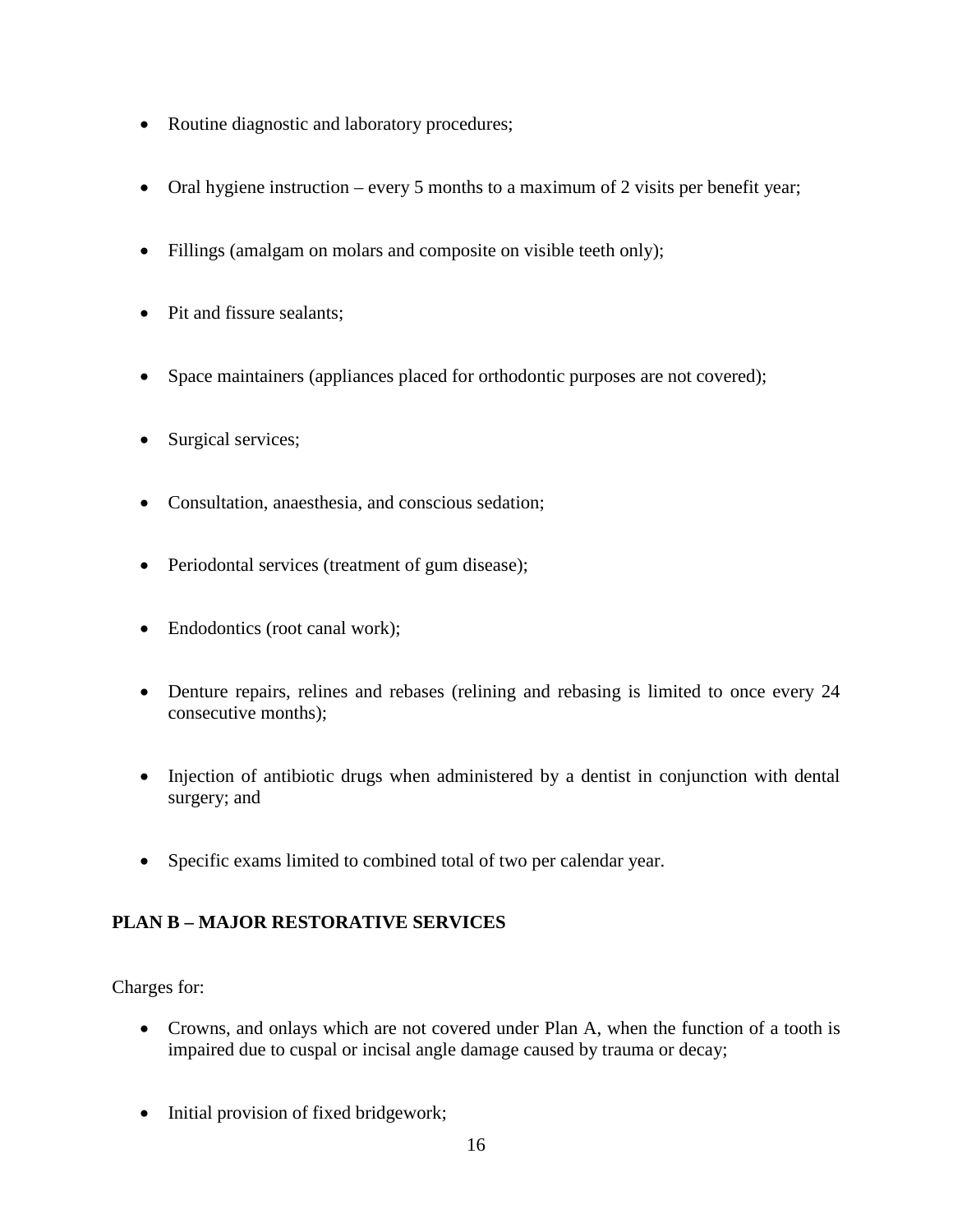- Replacement of fixed bridgework provided the existing appliance is either 60 months old and cannot be made serviceable, or temporary and is replaced by a permanent bridge within 12 months of its installation:
- Initial provision of a full or partial denture;
- Replacement of a full or partial denture; and
- Replacement of a denture provided the existing appliance is either 60 months old and cannot be made serviceable or temporary and is replaced by a permanent denture within 12 months of its installation (replacement of dentures within the first 12 months of becoming insured for this expense is not covered).

# **PLAN C – ORTHODONTIC SERVICES**

Charges for:

• Orthodontic services for you and your Dependants.

# **LIMITATIONS AND EXCLUSIONS**

Expenses incurred for the following shall not be considered eligible expenses:

- (a) services which are not routinely performed by a dentist or denturist or which are not in the opinion of the Claims Administrator reasonable and necessary in the circumstances to maintain or restore teeth;
- (b) services for which any benefits are payable under the basic medical plan, whether or not a claim is made there under;
- (c) services which relate to or are necessitated by reason of:
	- (i) war or any act of war or participation in a riot or civil insurrection;
	- (ii) injury which was intentionally self-inflicted, whether sustained or suffered while sane or insane; or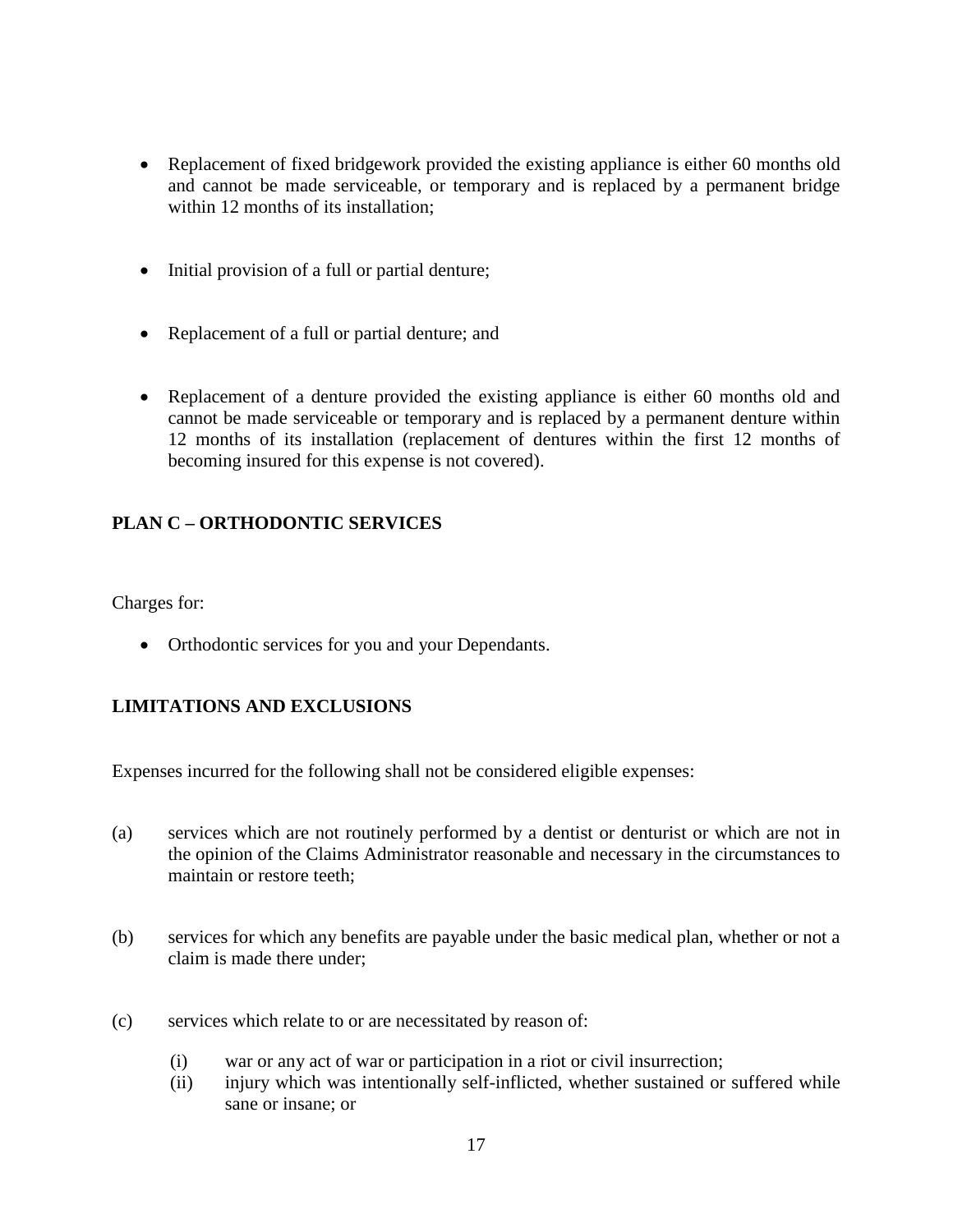- (iii) the commission or attempted commission by you or your Dependant of a criminal offence other than an offence related to the operation of a motor vehicle;
- (d) services purely cosmetic in nature or with respect to congenital malformations, temporary dentistry or tissue grafts;
- (e) drugs and/or medicines;
- (f) implants for dentures and bridgework;
- (g) charges for unkept appointments;
- (h) charges for completing forms;
- (i) charges necessitated as a result of a change of dentist or denturist unless otherwise authorized by Claims Administrator;
- (j) services available without cost or at nominal cost under or pursuant to any statute or from any government department or agency or any public or tax supported agency, including without limitation, the Department of Veterans Affairs or WorkSafeBC;
- (k) charges for general anesthetics;
- (l) services required as a result of an accident in which a third party is liable; and
- (m) charges for services commencing prior to date of coverage.

## **PRE-DETERMINATION OF BENEFITS**

In all cases of unusual complexity, or for major restorative work, it is recommended, where possible, that preauthorization be obtained before proceeding with treatment. Requests for preauthorization should be accompanied by appropriate diagnostic records. In all cases, preauthorizations are provided with the clear understanding that payment will be subject to your continued eligibility for coverage.

You can then be advised of the amount you are entitled to receive under this Benefit.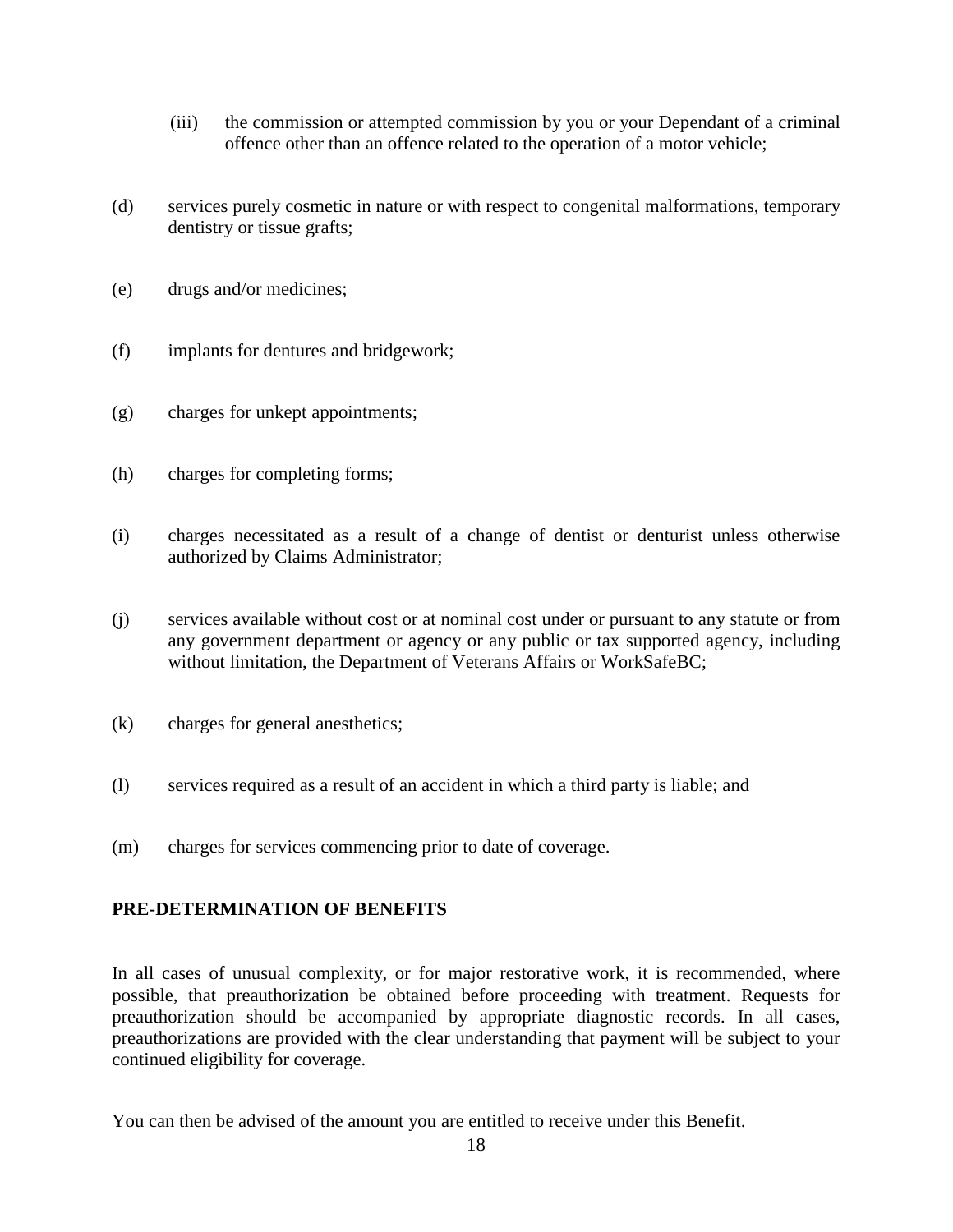## **THIRD PARTY CLAIMS**

If your dental expenses result from an injury which is the fault of another person (for example, by the driver of the other vehicle in a car accident) you will usually be entitled to recover your dental expenses from that person. In that situation, the Claims Administrator may require that you sign a reimbursement agreement as a condition of payment.

On settlement or judgment of your legal action, you will be required to reimburse the Trust the amount you recover in respect of covered expenses.

#### **MAKING A CLAIM**

To submit a claim, you and your dentist must complete a dental claim form which is available from your Division Administrator or Claims Administrator.

#### **SPECIAL EXTENSION OF DENTAL BENEFITS**

Upon termination of dental coverage because you no longer meet the eligibility requirements, the Plan will provide for the continuation of dental treatment (other than orthodontic) for 60 days if the services result from an examination conducted, or treatment commenced in the three months before the date of termination.

Orthodontic Treatment will be continued for a maximum of twelve (12) consecutive months from the date that the first Orthodontic service eligible for coverage is rendered.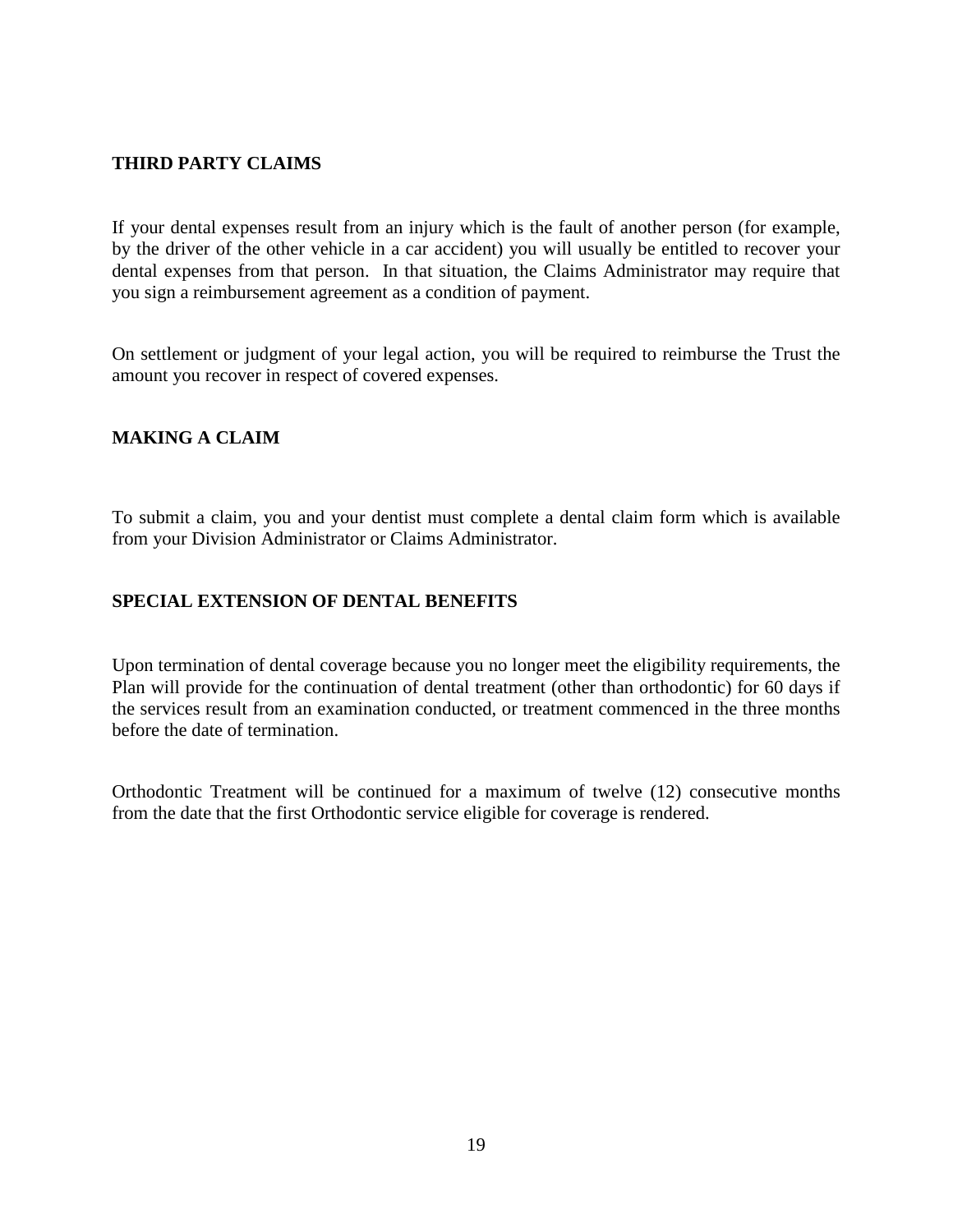# **BC MSP BENEFITS**

Effective July 1, 2014, your benefit coverage will include BC MSP (provincial health plan), provided you complete the *Application for Enrolment*, which will be provided by the Division Administrator.

Please note the following important information:

- **MSP group coverage is a taxable benefit** your MSP premiums will be 100% paid by the UFCW Health and Welfare Trust and these premiums are considered a taxable benefit. In February of each year, the UFCW Health and Welfare Trust will issue you a tax slip (a T4A) confirming the amount of the taxable benefit you received during the previous year. You must add this amount to your income and you may owe tax.
- **Premium Assistance** at the time of application for MSP benefits you must submit an Application for Regular Premium Assistance to ensure that the Plan utilizes full government subsidies available and keeps your taxable benefit to the lowest possible amount.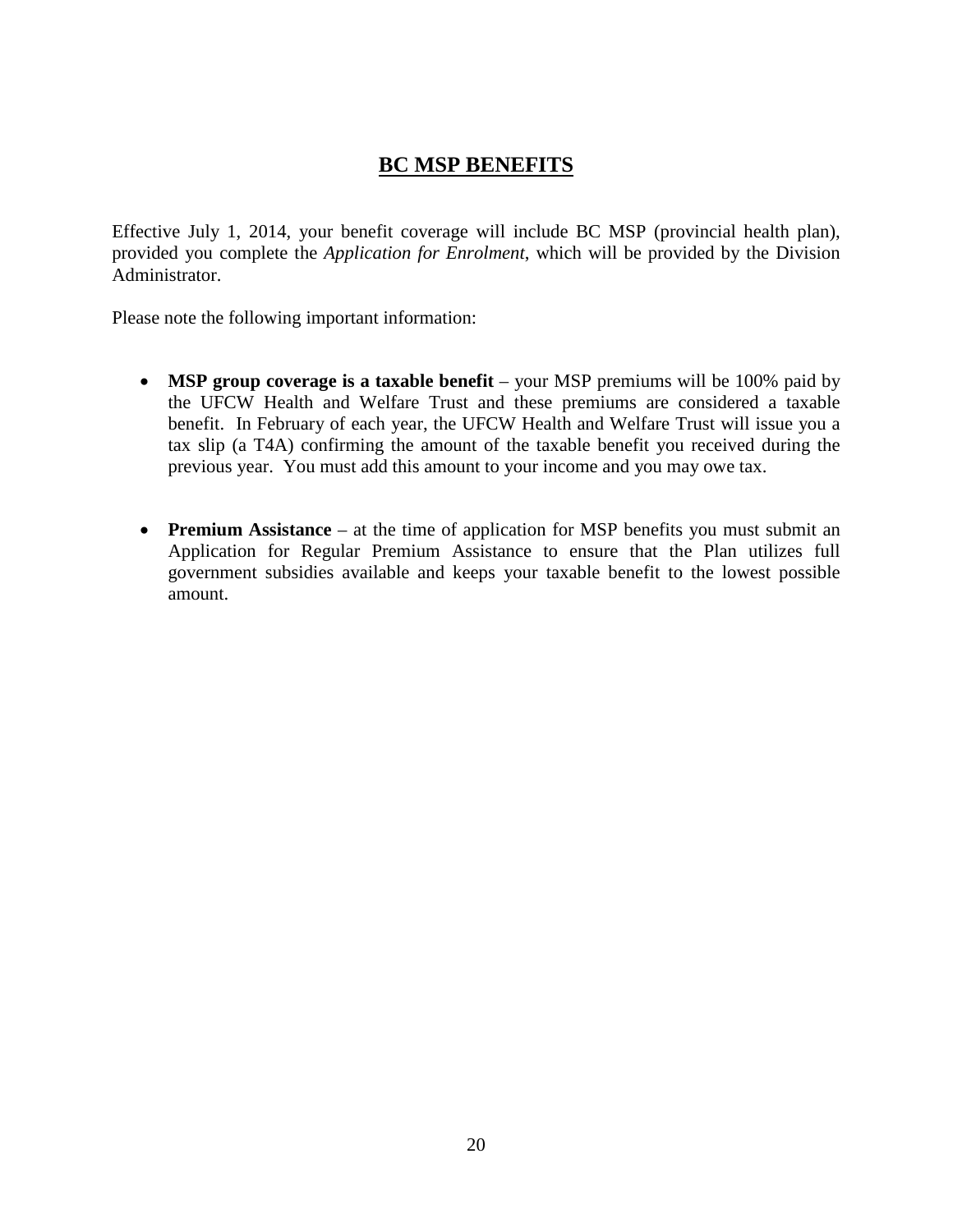# **GLOSSARY**

## UNLESS OTHERWISE SPECIFIED IN THE BENEFITS SUMMARY OR BENEFIT DESCRIPTION SECTIONS, THE FOLLOWING DEFINITIONS APPLY:

**Benefit** means a Health and Welfare Benefit provided by this Plan.

**Calendar Year Deductible** means the portion of the eligible expenses the member must pay before the member is entitled to reimbursement.

**Child** means an unmarried child, including a foster child, of a member or member's Spouse who is primarily Dependant on the member or member's Spouse for support and

- (a) has not reached age 19; or
- (b) has reached age 19 and is either
	- (i) in full-time attendance at a secondary or post-secondary educational institution and has not reached age 25; or
	- (ii) unable to support himself or herself due to mental or physical infirmity which began before, and has been continuous since he or she reached age 19.

**Claims Administrator** means a person designated by the Trustees as Claims Administrator for benefits within the Safeway Division.

**Dependant** means your Spouse and Child(ren) as defined.

**Disabled** describes a person prevented by Illness.

- (a) during his or her disability period, from continuing to perform the available essential duties of the person's classification under the applicable Collective Agreement; or
- (b) during his or her Long-term disability elimination period and the following 18 months Long-term disability period from continuing to perform the available essential duties of the person's classification under the applicable Collective Agreement; and after that from engaging in any occupation: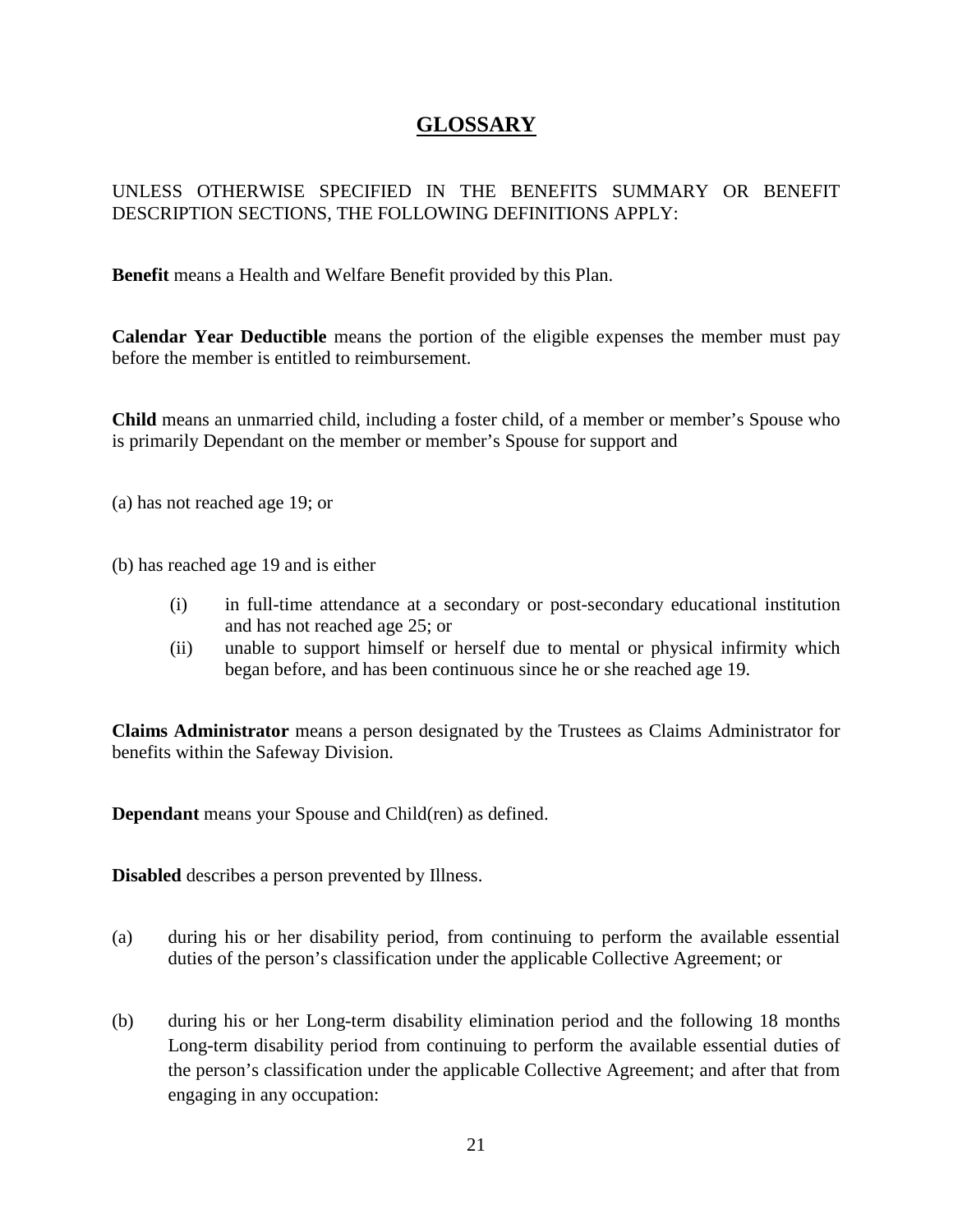- (i) for which he or she is or may become qualified;
- (ii) to which he or she is reasonably suited by education, training or experience; and
- (iii) in which the claimant can reasonably be expected to earn 60% of his or her pre-Disability wages.

**Division Administrator** means the person appointed by the Trustees to administer the Plan for members in the Safeway Division, presently Safeway Operations.

**Doctor** means a doctor of medicine licensed to practice medicine in the jurisdiction where the service is rendered.

**Emergency** is an acute unexpected condition or Illness that requires immediate assistance.

**Illness** means an injury or illness and includes mental infirmity and disabling conditions resulting from Pregnancy.

**MSP** means the provincial medical and/or hospital plan established in British Columbia by provincial legislation as amended from time to time.

**Pregnancy** includes childbirth, miscarriage, abortion and disabling conditions which result directly or indirectly from any of these.

**Reasonable Charges** means charges for services and costs of supplies of the level usually furnished for cases of the nature and severity of the case being treated and which are in accordance with the fee practices and tariffs applicable in the jurisdiction where the service or supply is provided.

**Safeway** means Safeway Operations.

**Spouse** means, at the time a determination of status is required, the person to whom a member is:

- (a) both married to and claimed as his or her Spouse by the member or;
- (b) where there is no such person, the person not legally married to the member, with whom the member has lived together continuously in a marriage-like relationship for the one year period immediately preceding the member's application to name the person as his or her only Spouse and includes a former Spouse until the member names another Spouse.